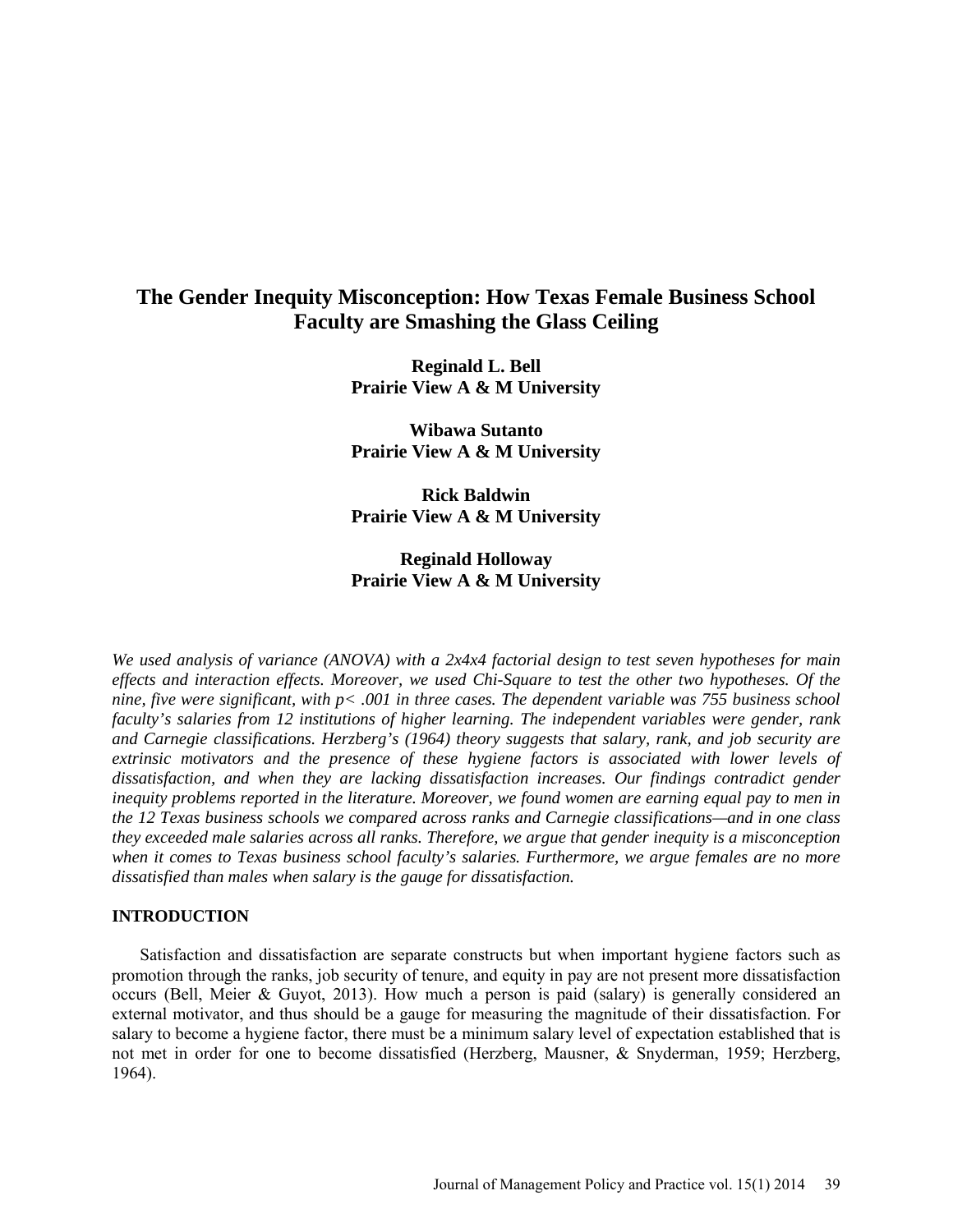Inputs (performance) and outcomes (rewards) is established as equity theory (Adams, 1963) that explains a great deal about human behavior and how employees will react when they perceive inequity, just as Edward C. Tolman (1932) in his book *Purposive Behavior in Animals and Men* reported what happens to monkeys' behaviors when monkeys expected bananas for a reward and received monkey chow instead. The monkeys went literally bananas because they were deceived by the researcher. Bell (2011, p. 4,) stressed that "going bananas" has been a part of the managerial lexicon since then when describing a person's spontaneous reaction to a disappointing reward inconsistent with the perceived amount of effort. Perceptions of equity are just as important as the reward structure itself; frontline supervisors in the healthcare industry perceived job-related inputs such as planning and labor-management relations important to determining equity of rewards (Tombari, 1980).

Herzberg's motivation-hygiene theory has been recently used to justify salary as a hygiene factor where male and female business school faculty's salaries were found to not differ in a sample of 13 business schools in five States (Bell, Meier, & Guyot, 2013). The assumption these researchers made was that if pay was not equal for women, their dissatisfaction, thus, would be assumed higher than men. As with any profession there is no one factor that serves as the motivator or de-motivator that leads to job satisfaction or dissatisfaction. However prior research (Herzberg, 1964) has shown that salary is viewed as a de-motivator (hygiene factor) rather than a motivator. Herzberg revealed that the absence of a certain salary level can result in greater job dissatisfaction. This can be explained and supported by the research of Victor H. Vroom (1964) and Expectancy Theory; Vroom's theory expands on the concept of expectancy and its relationship to job satisfaction.

#### **Salary Inequity Between Genders**

Dickens (2011) found the number of years teaching as a measure for job satisfaction, and not salary. Connolley (2007) measured job satisfaction at public four year institutions in his study; his study identified relationships among tangible and intangible in regards to job satisfaction. In regards to gender and rank, Hashemi's (1985) research on job satisfaction among faculty members of large multi-purpose universities in the Dallas Fort Worth Metroplex (Texas) indicated that there is a significant relationship between rank, age, and years of service.

Business schools pay more for faculty when they are AACSB accredited too. Brink and Smith (2012) highlighted the choice of accreditation a business school seeks is largely determined by its willingness to allocate resources towards its accreditation efforts. Schools that are AACSB accredited are considered more hygienic than those not accredited because the theory holds that salary as a hygiene factor means these programs have faculty who are less dissatisfied than those working for programs that are not accredited; women, although underrepresented in business schools, earn more when they work for accredited schools of business than when they do not (Bell & Joyce, 2011). There is a growing body of literature on faculty salaries as a gauge for satisfaction (Bender & Heywood, 2006; Burke, Duncan, Krall, & Spencer, 2005; Comm & Mathaisel, 2003; Travis, Gross, & Johnson, 2009). Recruitment and retention of qualified business faculty might also be predicated on job satisfaction and pre-employment salary negotiations (Johnsrud & Heck, 1994; Seifert & Umbach, 2008; Smart, 1990; Weiler, 1985).

Olanrewaju (2002) revealed salary as being one of several hygiene factors in measuring job satisfaction in the Virginia Community College System. Olanrewaju research indicated that there is a significant difference between motivators and de-motivators, when viewed by demographics, such as age and gender, when measuring job satisfaction. Teaching field is already known to have salary bias and the more technical fields of accounting and finance typically pay thousands of dollars more than the other business fields, especially the supporting fields like business communication or business ethics or business law (Terpstra & Honoree, 2004).

Gara (1997) found that salary provides the least job satisfaction among business faculty. It also indicated that tenured faculty has a higher level of satisfaction than non-tenured; and male faculty expressed higher levels of satisfaction than female faculty, relative to supervision, working condition, and interpersonal relations. Chandra, Cooper, Cormick and Malone (2011) found that accounting faculty viewed salary, while an important hygiene factor, not to be a significant motivator. They showed that an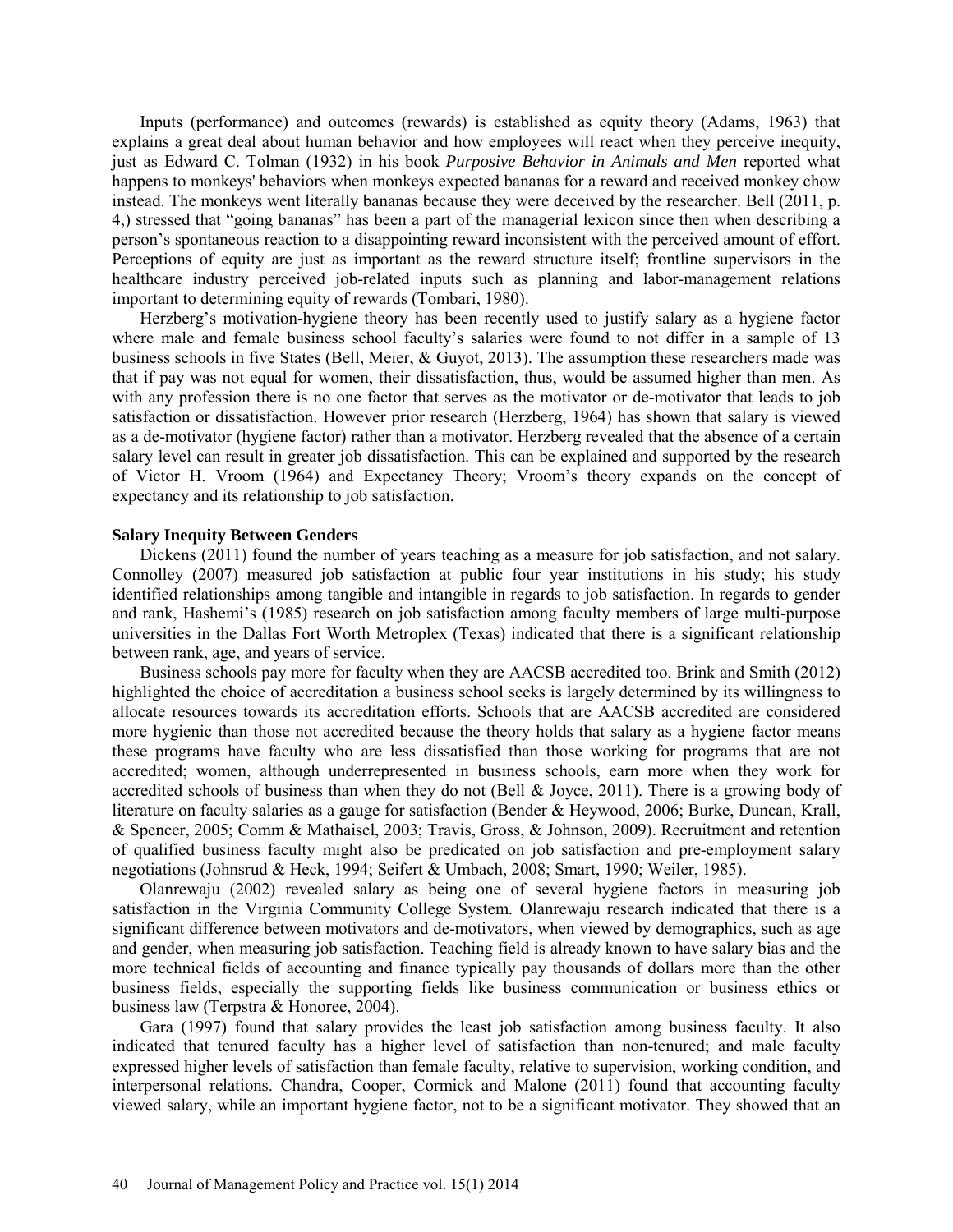organization's success and its faculty's success depend on how it distributes its salaries. However, women in academe are repeatedly earning lower salaries.

Umbach (2007) studied gender equity in the academic labor market. He found that faculty in disciplines characterized by relatively low demand, high teaching loads, and low amounts of research funding earned less than do faculty in other disciplines. Additionally, after controlling for an array of individual and disciplinary characteristics, women faculty were found to earn less than their male peers. On the other hand, Hsieh (2006) indicated that women in high level positions in the federal government were underrepresented and varied among racial groups. Hsieh suggested that Gregory Lewis' 1998 study be used to provide additional support on the continuing existence of lower salaries among women and minorities. Gender inequity, therefore, has been well documented in academe and out. Males historically have enjoyed higher salaries for various reasons (Bowen, 2005; Fairweather, 2005; Hampton, et al, 2000; Neithardt, 2007; Travis, Gross, & Johnson, 2009).

Paying attention to external motivators is the best way for managers to address deep feelings of inequity among employees (Bell, 2011). Inequity is still a useful theory and has seen renewed interest among management researchers; Bell and Martin (2012) found that direct truthful interpersonal communication with an employee is the best solution for resolving a conflict that emerges from employees' perceptions of inequity. A number of factors are required to keep senior faculty in place, including equity in pay (Hurtado & DeAngelo, 2009). Nevertheless, perceptions and reality about salary inequity seems to have merged over time. In the past, women have been encouraged to seek justice outside the university, for equity in pay (Goltz (2005). One researcher compared married women to single women and found differences that advantage single women (Hammer, 1993). Bell and Joyce (2011) found that female faculty members in 13 Missouri business schools are earning \$0.85 to every \$1.00 male faculty members are earning, regardless of rank. Salary difference for women has historically been problematic in the inequities. Gender, race, ethnicity and marital status might also contribute to gender inequity (Renzulli, Grant, & Kathuria, 2006; Toutkoushian, Bellas, & Moore, 2007)

Monks and McGoldrick (2004) studied gender earnings among college administrators. Monks' showed that a majority of the earnings differential can be attributed to institutional and occupational differences between men and women. And that this difference may in itself represent a form of discrimination separate from the earnings discrimination being studied. Women administrators may be less likely to gain employment at larger, research oriented universities, or hold jobs as deans of business and law schools, thus relegating them to lower-paying positions at smaller institutions.

Over the last few years earnings for women increased faster than men; this trend, however, is very volatile. Because of the mixture of meaning in the literature explaining gender salary inequity, the question persists as to how much impact salary has on the level of dissatisfaction between men and women working in collegiate schools of business where women are scarce human resources. What is reported in the literature seems to contradict supply and demand theory: a scarce needed resource is normally associated with a premium price. Thus, answering the following research question was the driver for this study:

*With so much being written about the inequity in pay between women and men, and a long history of this practice, do women in collegiate schools of business automatically make less than men regardless of rank or Carnegie classification in Texas business schools despite their scarcity?* 

## **Research Purpose**

There is agreement in the literature that faculty's salaries play a significant role in job satisfaction; however, the magnitude of the salary differences dictates its value as a motivator or a de-motivator (hygiene factor), as indicated by Herzberg in "The Motivation-Hygiene Concept and Problems of Manpower." Economic theory suggests that scarcity of female business faculty should be associated with a premium for their services. The ratio of male to female faculty is approximately 3 to 1 in most collegiate schools of business.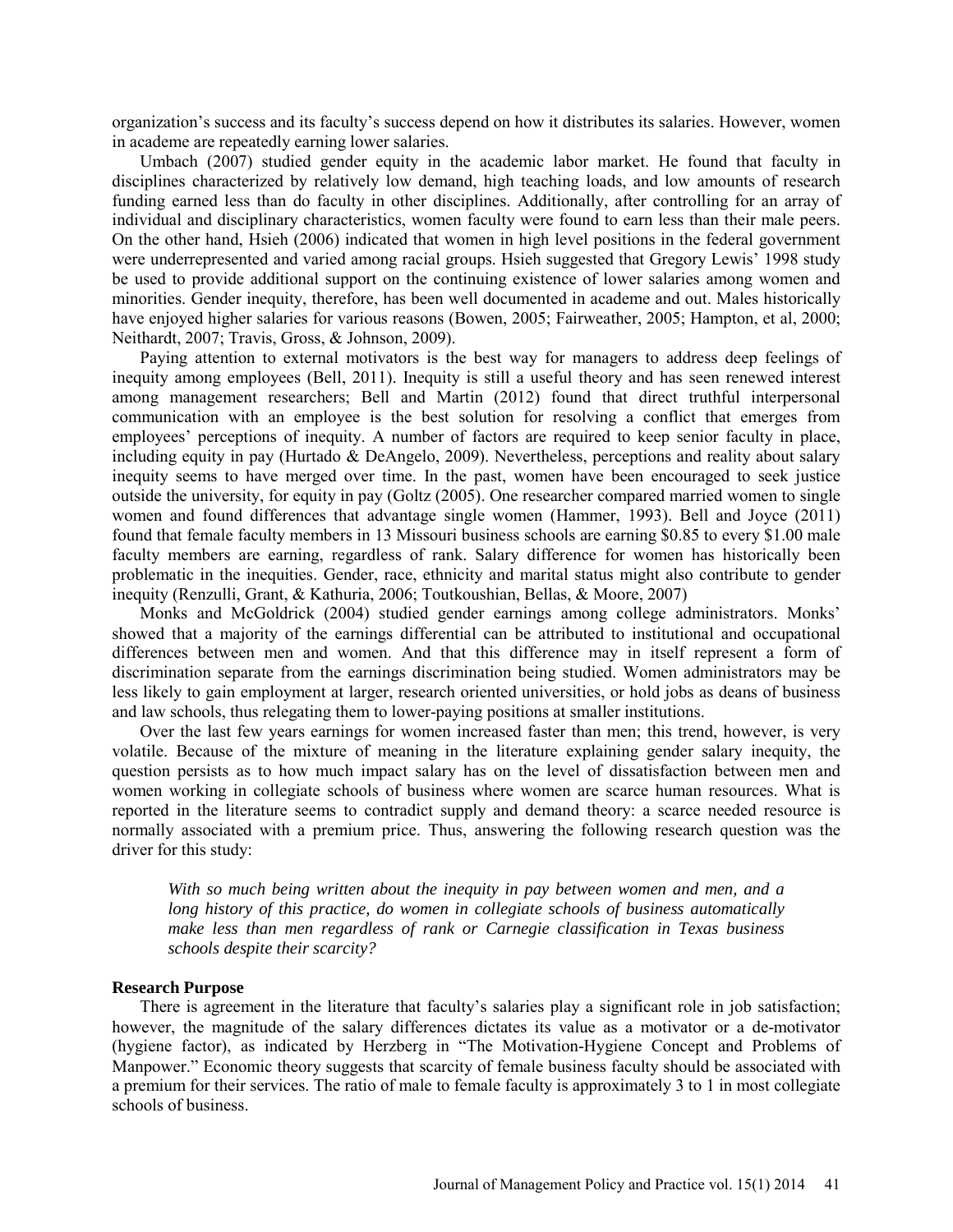First, there is a lack of knowledge on how business schools' pay structures affect gender as it is related to rank and field of teaching. Second, there is a lack of synthesis between the conceptual framework of hygiene theory and salary deficits as a gauge for dissatisfaction. Finally, there is a lack of knowledge on possible interaction effects when it comes to gender as salary progresses when rank and Carnegie classifications are the independent variables. Doctoral granting research universities are considered by many to be more prestigious than non-doctoral granting institutions and tend to be richer and pay higher wages (Melguizo & Strober, 2007).

Therefore, the purpose of this study is to test whether salary as a hygiene factor in relation to a business faculty's gender and rank differs in the main effects or two-way or three-way interaction effects across four Carnegie classifications of institutions of higher learning. Past research on the salary and satisfaction in business schools have shown that gender and rank play a major role. Burke, Duncan, Krall, and Spenser (2005) found a relationship between gender, rank, and years of services to faculty's salaries. In addition, Balkin and Gomez-Meji (2002) found similar relationships; when male faculty receives smaller pay raises than anticipated or expected, they tend to resign from their position more so than female professors.

#### **METHODS AND RESULTS**

An ANOVA with a 2x4x4 factorial design (gender across four levels of rank and four levels of Carnegie classifications of institutions of higher learning) was used to test nine hypotheses for main effects and possible interaction effects on the dependent variable salary with independent variables gender on rank. The frequency, percent, means and standard deviations for independent variables are included in Table 1. Data was collected from 12 business schools located in the State of Texas. The faculty salary data was collected from an online database called Texastribune.com. The independent variables were rank, gender and Carnegie classifications. The dependent variable was salary.

We completed the update using the www.findthedata.org site and Google Images. The former contains Texas state employee information taken from the Texas Tribune. From the homepage access is granted to the Texas state employee information via the government link. As we plot the data, we should not see any huge gaps between men and women as they progress through the ranks when salary is the dependent variable if equity is present across these differing levels. What this means is the magnitude of pay should be equal in terms of the spread between genders. The magnitude in pay should not have any meaningful interaction effects if pay is equitable between male and female business school faculties regardless of rank, consistent with Bell, Meier and Guyot (2013). In this study, the sampling frame was a fixed-effects model because the number of males and females preexisted in the sample and no researcher treatments took place.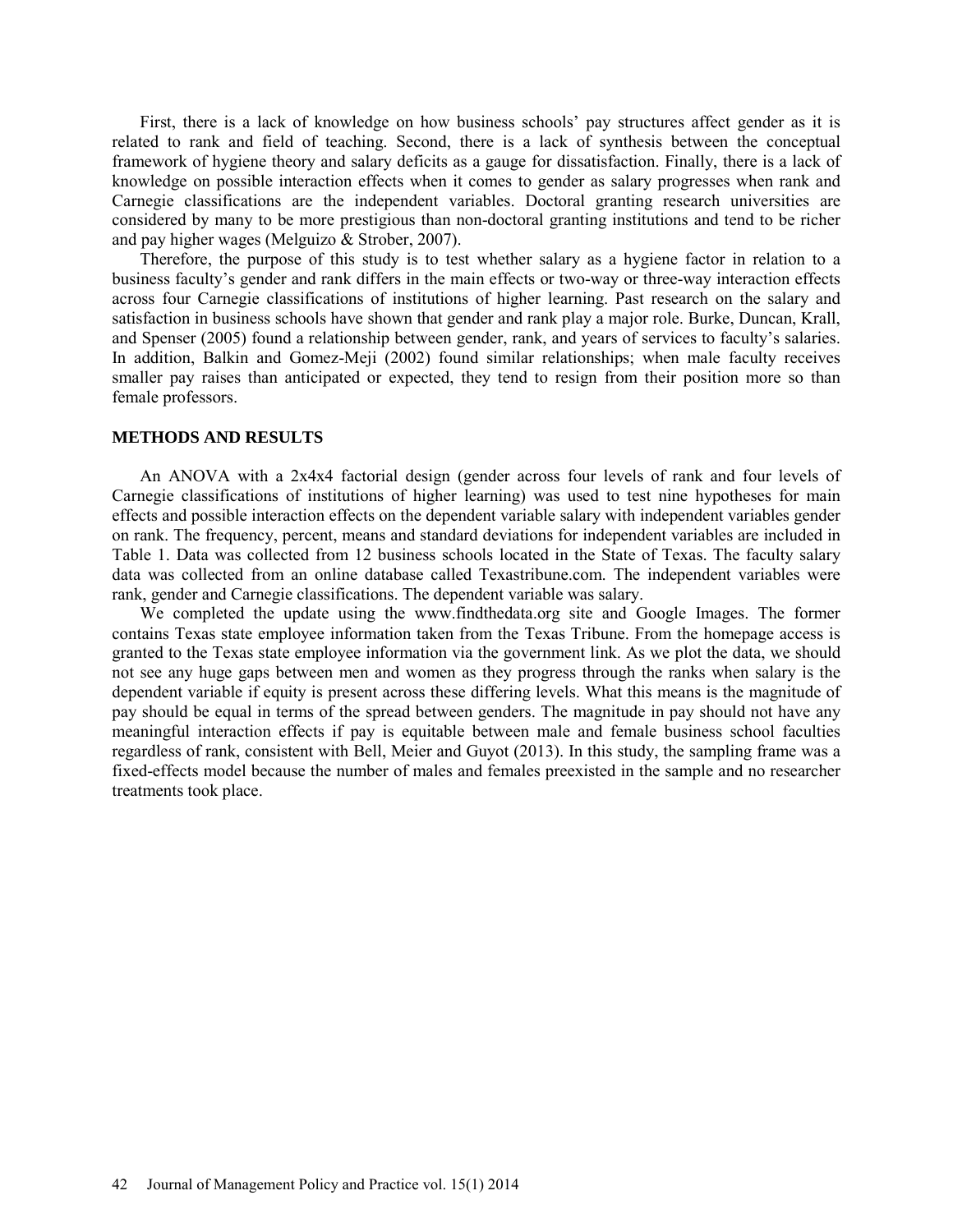## **TABLE 1 FREQUENCY, PERCENT, MEANS AND STANDARD DEVIATIONS FOR INDEPENDENT VARIABLES**

|                     | <b>Independent Variables</b>                      |                |                | <b>Cumulative</b>          |
|---------------------|---------------------------------------------------|----------------|----------------|----------------------------|
|                     |                                                   | <b>Faculty</b> | <b>Percent</b> | Percent                    |
| <b>Rank</b>         | Instructor/Lecturers                              | 118            | 15.6           | 15.6                       |
|                     | <b>Assistant Profs.</b>                           | 221            | 29.3           | 44.9                       |
|                     | Associate Profs.                                  | 187            | 24.8           | 69.7                       |
|                     | Full Profs.                                       | 229            | 30.3           | 100.0                      |
|                     | Total                                             | 755            | 100.0          |                            |
| <b>Gender Male</b>  |                                                   | 532            | 70.5           | 70.5                       |
|                     | Female                                            | 223            | 29.5           | 100.0                      |
|                     | Total                                             | 755            | 100.0          |                            |
| <b>Institutions</b> |                                                   | <b>Faculty</b> |                | <b>Mean Std. Deviation</b> |
|                     | University of Texas at Dallas                     | 136            | \$161,002.32   | \$67,694.16                |
|                     | University of Houston                             | 98             | \$135,558.52   | \$43,603.86                |
|                     | <b>Texas Tech University</b>                      | 91             | \$131,099.02   | \$51,580.93                |
|                     | University of North Texas                         | 100            | \$112,910.78   | \$38,082.62                |
|                     | Texas Woman's University                          | 16             | \$103,336.94   | \$22,179.95                |
|                     | <b>Texas State University</b>                     | 85             | \$99,634.06    | \$27,694.43                |
|                     | Lamar University                                  | 28             | \$97,595.21    | \$17,730.17                |
|                     | Sam Houston State University                      | 60             | \$91,051.60    | \$18,726.48                |
|                     | University of Houston-Downtown                    | 64             | \$87,055.80    | \$17,564.35                |
|                     | West Texas A&M University                         | 23             | \$84,105.13    | \$15,437.41                |
|                     | Angelo State University                           | 22             | \$79,610.41    | \$18,121.24                |
|                     | Prairie View A&M University                       | 32             | \$78,016.16    | \$15,542.72                |
|                     | Total                                             | 755            | \$117,184.27   | \$49,989.11                |
| Carnegie            |                                                   | <b>Faculty</b> |                | <b>Mean Std. Deviation</b> |
|                     | Research Universities-Very High Research activity | 98             | \$135,558.52   | 43603.86                   |
|                     | Research Universities-High Research Activity      | 327            | \$137,973.72   | 59158.41                   |
|                     | <b>Doctoral Research Universities</b>             | 104            | \$94,703.39    | 19404.74                   |
|                     | Master's Colleges and Universities                | 162            | \$90,439.87    | 24882.54                   |
|                     | Baccalaureate Colleges-Diverse Fields             | 64             | \$87,055.80    | 17564.35                   |
|                     | Total                                             | 755            | \$117,184.27   | 49989.11                   |

## **Hypotheses Testing**

Herzberg's motivation-hygiene theory suggests that for women if their pay is less than men salary thus should be a good measure of their dissatisfaction when the magnitude of their salaries is compared to men at the same academic ranks. Female and male faculties should be statistically equal in salary regardless of rank; otherwise, women will theoretically be more dissatisfied than men, given that salary and rank are extrinsic motivators serving as hygiene factors that reduce or increase dissatisfaction at work. In this paper, we tested nine hypotheses to ascertain if gender differences in salaries across ranks and Carnegie classifications existed.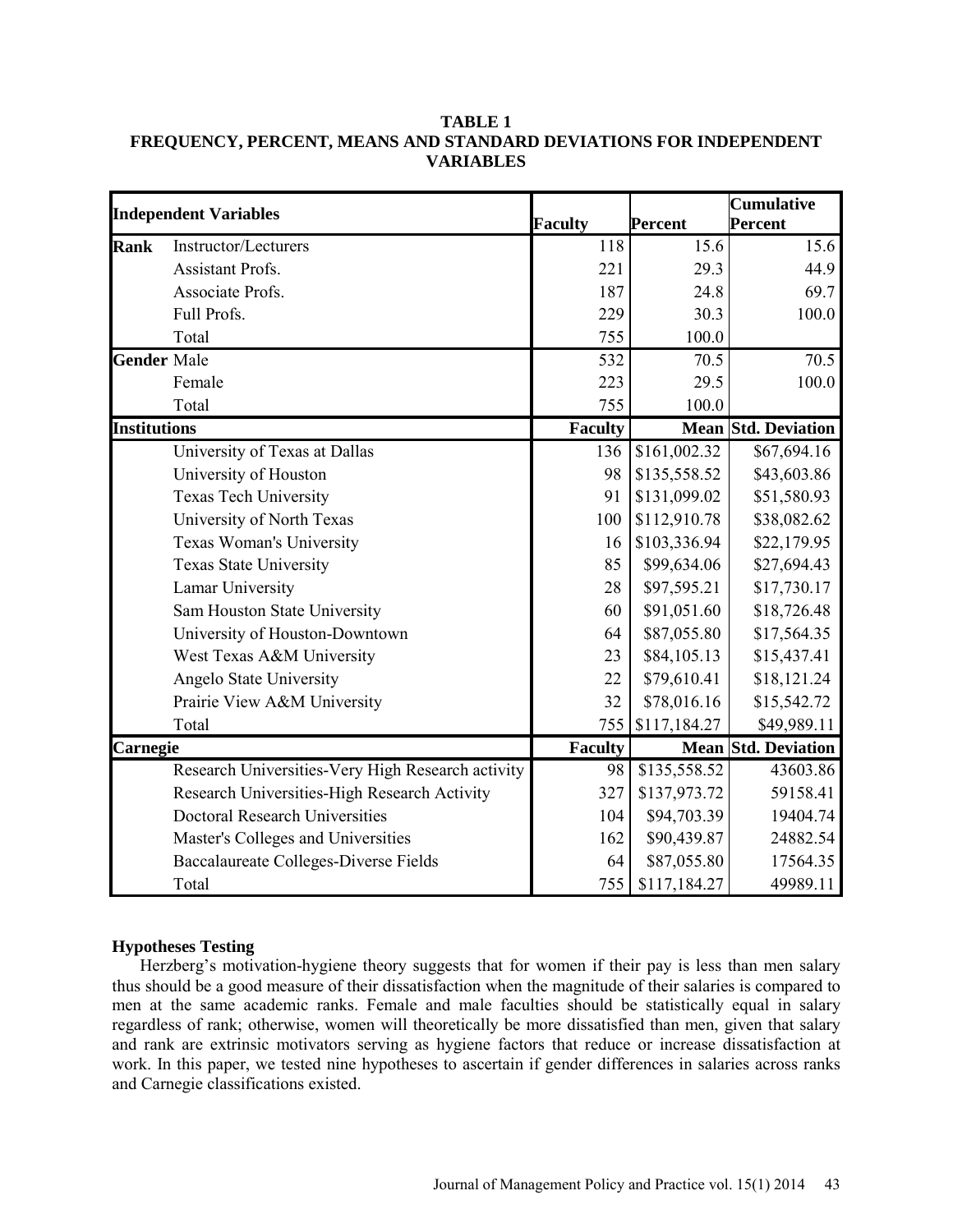*H1: Male and female faculty members do not differ in their relative frequency or percentage among the academic ranks as instructor/lecturer, assistant professor, associate professor and full professor.* 

*H2: Male and female faculty members do not differ in their relative frequency or percentage among the four Carnegie Classifications of Research Universities-Very High Research Activity, Research Universities-High Research Activity, Doctoral Research Universities, Master's Colleges and Universities, and Baccalaureate Colleges-Diverse Fields.*

*H3: Means for faculty salaries do not differ between male and female faculty members.*

*H4: Means for faculty salaries do not differ among the academic ranks of instructor/lecturer, assistant professor, associate professor and full professor.* 

*H5: Means for faculty salaries do not differ among the four Carnegie Classifications of Research Universities-Very High Research Activity, Research Universities-High Research Activity, Doctoral Research Universities, Master's Colleges and Universities, and Baccalaureate Colleges-Diverse Fields.*

*H6: Means for faculty salaries do not differ between male and female faculty members among the academic ranks of instructor/lecturer, assistant professor, associate professor and full professor.* 

*H7: Means for faculty salaries do not differ between male and female faculty members among the four Carnegie Classifications of Research Universities-Very High Research Activity, Research Universities-High Research Activity, Doctoral Research Universities, Master's Colleges and Universities, and Baccalaureate Colleges-Diverse Fields.*

*H8: Means for faculty salaries do not differ among the academic ranks of instructor/lecturer, assistant professor, associate professor and full professor on the four Carnegie Classifications of Research Universities-Very High Research Activity, Research Universities-High Research Activity, Doctoral Research Universities, Master's Colleges and Universities, and Baccalaureate Colleges-Diverse Fields.*

*H9: Means for the magnitude of faculty salaries do not differ between male and female faculty regardless of their rank as instructor/lecturer, assistant professor, associate professor and full professor on any of the four Carnegie Classifications of Research Universities-Very High Research Activity, Research Universities-High Research Activity, Doctoral Research Universities, Master's Colleges and Universities, and Baccalaureate Colleges-Diverse Fields.*

#### **Chi-Square Tests Results**

The chi-square test results are summarized in Table 2 and Table 3. We reject H1, with  $p = .000$ . This infers that the academic rank of faculty members is associated with their gender. Apparently, about 60% of female faculty members are clustered at the lower academic ranks of instructor/lecturer and assistant professor while 51% of male faculty members are clustered at the higher ranks. According to the Goodman and Kruskal (1972) tau test, rank explains 4.7 % of the variance in gender when gender is dependent variable; on the other hand, gender explains only 1.5 % of the variance in rank when rank is dependent variable. Therefore, rank is better at predicting a faculty's gender than gender is at predicting a faculty's rank. This can be explained in part due to a lag because female faculty members are late in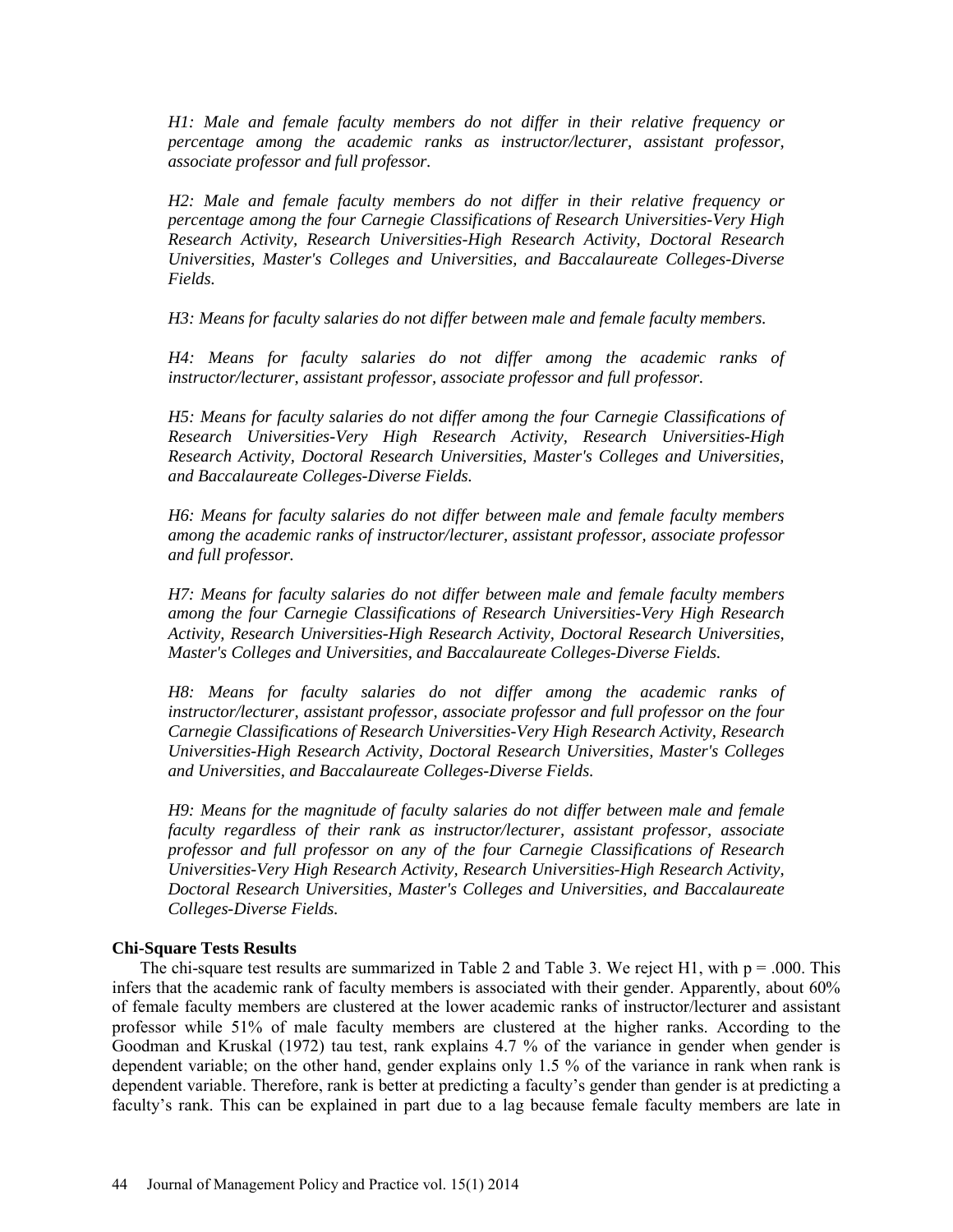arrival in collegiate schools of business. Tenure and promotion are lengthy processes. Table 2 illustrates the ratios between males and females are nearly 3 to 1 or 532 male to 223 females.

|                                      |                                                                                           |                       |                               | <b>Gender</b> |       |                                           |  |                                   |                 |
|--------------------------------------|-------------------------------------------------------------------------------------------|-----------------------|-------------------------------|---------------|-------|-------------------------------------------|--|-----------------------------------|-----------------|
|                                      |                                                                                           |                       |                               | <b>Male</b>   |       | Female                                    |  | <b>Total</b><br>sided)<br>***.000 |                 |
| <b>Rank</b>                          | <b>Instructor/Lecturer</b>                                                                | Count                 |                               | 64            |       | $***54$                                   |  | 118                               |                 |
|                                      |                                                                                           |                       | 83.1<br><b>Expected Count</b> |               |       | 34.9                                      |  | 118.0                             |                 |
|                                      |                                                                                           | % of Total            |                               | 8.5%          |       | 7.2%                                      |  | 15.6%                             |                 |
|                                      | <b>Assistant Prof.</b>                                                                    | Count                 |                               | 141           |       | ***80                                     |  | 221                               |                 |
|                                      |                                                                                           | <b>Expected Count</b> |                               | 155.7         |       | 65.3                                      |  | 221.0                             |                 |
|                                      |                                                                                           | % of Total            |                               | 18.7%         |       | 10.6%                                     |  | 29.3%                             |                 |
|                                      | <b>Associate Prof.</b>                                                                    | Count                 |                               | ***140        |       | 47                                        |  | 187                               |                 |
|                                      |                                                                                           | <b>Expected Count</b> |                               | 131.8         |       | 55.2                                      |  | 187.0                             |                 |
|                                      |                                                                                           | % of Total            |                               | 18.5%         |       | 6.2%                                      |  | 24.8%                             |                 |
|                                      | <b>Full Prof.</b>                                                                         | Count                 |                               | $***187$      |       | 42                                        |  | 229                               |                 |
|                                      |                                                                                           | <b>Expected Count</b> |                               | 161.4         |       | 67.6                                      |  | 229.0                             |                 |
|                                      |                                                                                           | % of Total            |                               |               |       | 5.6%                                      |  | 30.3%                             |                 |
| <b>Total</b>                         |                                                                                           | Count                 |                               |               |       | 223                                       |  | 755                               |                 |
|                                      |                                                                                           |                       | <b>Expected Count</b>         |               |       | 223.0<br>755.0                            |  |                                   |                 |
|                                      |                                                                                           | % of Total            |                               |               |       | 29.5%                                     |  | 100.0%                            |                 |
|                                      | <b>Chi-Square Tests</b>                                                                   |                       |                               | Value         |       | df                                        |  | Asymp.                            | Sig. $(2-$      |
|                                      | Pearson Chi-Square                                                                        |                       |                               | $35.175^a$    |       | 3                                         |  |                                   |                 |
|                                      | Likelihood Ratio                                                                          |                       |                               | 35.242        |       | $\overline{3}$                            |  | .000                              |                 |
|                                      | Linear-by-Linear Association                                                              |                       |                               | 34.798        |       |                                           |  | .000                              |                 |
|                                      | N of Valid Cases                                                                          |                       |                               | 755           |       |                                           |  |                                   |                 |
|                                      | a. 0 cells $(.0\%)$ have expected count less than 5. The minimum expected count is 34.85. |                       |                               |               |       |                                           |  |                                   |                 |
| <b>Directional Measures</b>          |                                                                                           |                       |                               |               | Value | Asymp. Std. Approx.<br>Error <sup>a</sup> |  | $T^{\vec b}$                      | Approx.<br>Sig. |
| Nominal by Nominal<br>Goodman<br>tau |                                                                                           |                       | and Kruskal Rank<br>Dependent |               | .015  | .005                                      |  |                                   | $000^a$         |
|                                      |                                                                                           |                       | Gender<br>Dependent           |               | .047  | .015                                      |  |                                   | $000^a$         |
|                                      | a. Based on chi-square approximation                                                      |                       |                               |               |       |                                           |  |                                   |                 |

#### **TABLE 2 RANK \* GENDER CROSSTABULATION, PEARSON CHI-SQUARE & GOODMAN KRUSKAL TAU**

We also conclude that the Carnegie classification is associated with the faculty gender because we reject H2, with p = .027. About 72% of male faculty members are clustered at the Research Universities-High Research Activity and Doctoral Research Universities while about 35% of female faculty members are clustered at the Master's Colleges and the Baccalaureate Colleges. According to the Goodman and Kruskal (1972) tau test, Carnegie classification explains 1.2 % of the variance in gender when gender is dependent variable; on the other hand, gender explains only 0.60 % of the variance in Carnegie when Carnegie is the dependent variable. Therefore, Carnegie classification is better at predicting a faculty's gender than gender is at predicting the Carnegie classification where a faculty member might be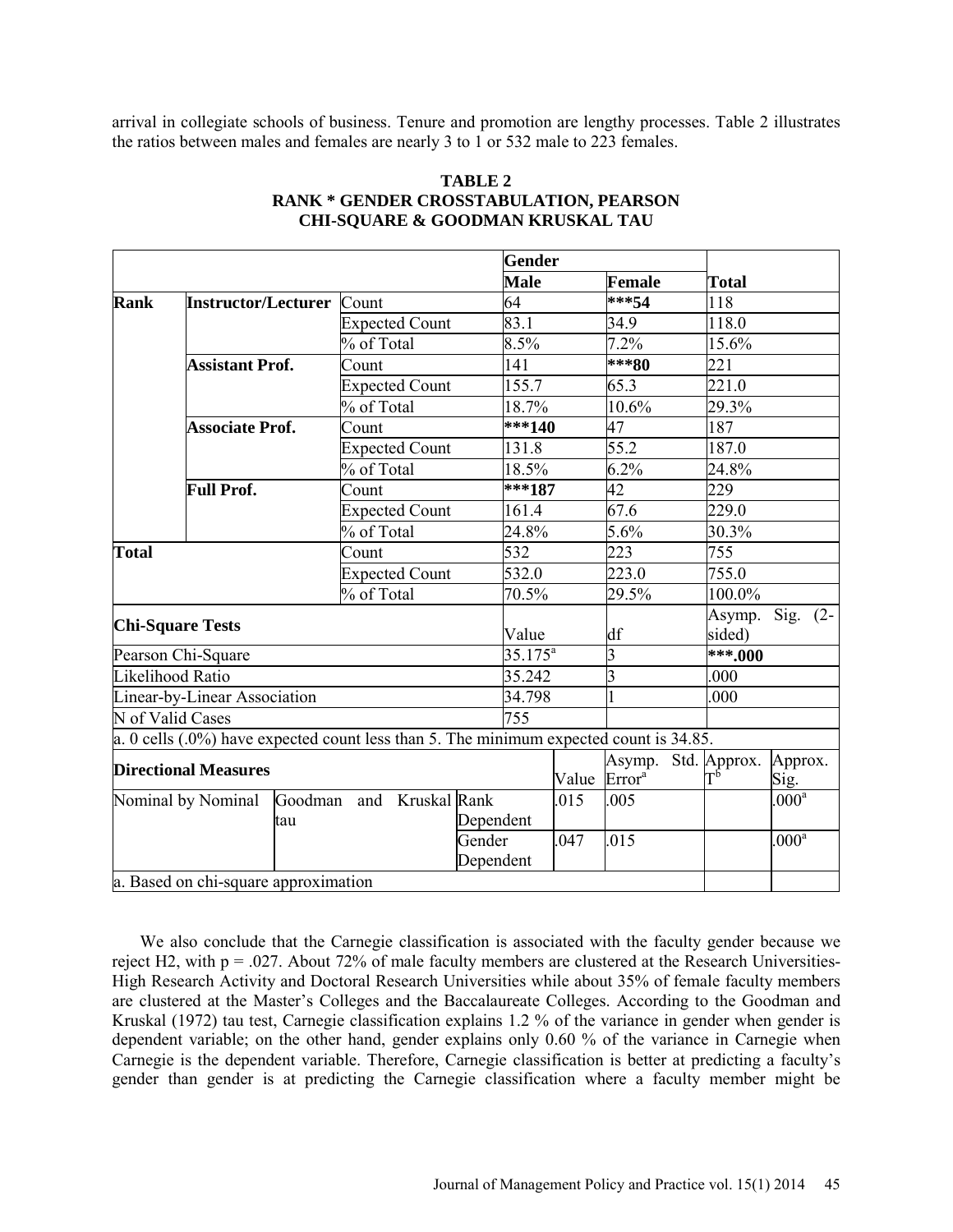employed. These findings are consistent with Monk and McGoldrick (2004) who determined women are clustered at smaller institutions that are not research oriented.

|                              |                |                                                                                          |                                  |       | Gender                   |                         |               |       |                            |                         |
|------------------------------|----------------|------------------------------------------------------------------------------------------|----------------------------------|-------|--------------------------|-------------------------|---------------|-------|----------------------------|-------------------------|
|                              |                |                                                                                          |                                  |       | <b>Male</b>              |                         | <b>Female</b> |       |                            | <b>Total</b>            |
| Carnegie                     | $\overline{2}$ | Count                                                                                    |                                  |       |                          | 318                     |               | 107   |                            | 425                     |
|                              |                | <b>Expected Count</b>                                                                    |                                  |       | 299.5                    |                         |               | 125.5 |                            | 425.0                   |
|                              |                | % of Total                                                                               |                                  |       | 42.1%                    |                         |               | 14.2% |                            | 56.3%                   |
|                              | 3              | Count                                                                                    |                                  |       |                          | 67                      |               | 37    |                            | 104                     |
|                              |                | Expected Count                                                                           |                                  |       | 73.3                     |                         |               | 30.7  |                            | 104.0                   |
|                              |                | % of Total                                                                               |                                  |       | 8.9%                     |                         |               | 4.9%  |                            | 13.8%                   |
|                              | 4              | Count                                                                                    |                                  |       |                          | 107                     |               | $*55$ |                            | 162                     |
|                              |                | <b>Expected Count</b>                                                                    |                                  |       | 114.2                    |                         |               | 47.8  |                            | 162.0                   |
|                              |                | % of Total                                                                               |                                  |       | 14.2%                    |                         |               | 7.3%  |                            | 21.5%                   |
|                              | 5              | Count                                                                                    |                                  |       |                          | 40                      |               | $*24$ |                            | 64                      |
|                              |                | <b>Expected Count</b>                                                                    |                                  |       | 45.1                     |                         | 18.9          |       |                            | 64.0                    |
|                              |                | % of Total                                                                               |                                  | 5.3%  |                          | 3.2%                    |               |       | 8.5%                       |                         |
| <b>Total</b>                 |                | Count                                                                                    |                                  |       |                          | 532                     | 223           |       |                            | 755                     |
|                              |                | <b>Expected Count</b>                                                                    |                                  |       | 532.0                    |                         |               | 223.0 |                            | 755.0                   |
|                              |                | % of Total                                                                               |                                  |       | 70.5%<br>29.5%           |                         |               |       | 100.0%                     |                         |
| <b>Chi-Square Tests</b>      |                |                                                                                          |                                  | Value |                          |                         | df            |       | Asymp. Sig.<br>$(2-sided)$ |                         |
| Pearson Chi-Square           |                |                                                                                          |                                  | 9.172 |                          |                         | 3             |       |                            | .027                    |
| Likelihood Ratio             |                |                                                                                          |                                  | 9.105 |                          | $\overline{\mathbf{3}}$ |               |       | .028                       |                         |
| Linear-by-Linear Association |                |                                                                                          |                                  | 7.541 |                          | 1                       |               |       | .006                       |                         |
| N of Valid Cases             |                |                                                                                          |                                  | 755   |                          |                         |               |       |                            |                         |
|                              |                | $a. 0$ cells (.0%) have expected count less than 5. The minimum expected count is 18.90. |                                  |       |                          |                         |               |       |                            |                         |
| <b>Directional Measures</b>  |                |                                                                                          |                                  |       | Value Error <sup>a</sup> |                         | Asymp. Std.   | T     |                            | Approx. Approx.<br>Sig. |
| Nominal by<br>Nominal        |                | Goodman and Kruskal                                                                      | Carnegie                         |       | .006                     |                         |               | .004  |                            | $.002^{\overline{a}}$   |
|                              | tau            |                                                                                          | Dependent<br>Gender<br>Dependent |       | .012                     |                         |               | .008  |                            | $.027^{\circ}$          |
|                              |                | a. Based on chi-square approximation                                                     |                                  |       |                          |                         |               |       |                            |                         |

#### **TABLE 3 CARNEGIE \* GENDER CROSSTABULATION, PEARSON CHI-SQUARE AND GOODMAN KRUSKAL TAU**

## **Factorial ANOVA Tests Results**

The means, standard deviations, and ANOVA results are shown in Tables 4 and 5; multiple comparison test for rank and Carnegie class are shown in tables in the Appendix. We begin by looking at the three-way interaction among the three factors. The three-way interaction effect is not significant because we cannot reject H9, with  $F(9, 723) = .230$ ,  $p = .990$ . Based on this result, we may proceed to access the two-way interaction effects. We cannot reject H6, with  $F(3, 723) = .236$ , p = .871, which signifies that the gender and academic rank interaction is not significant. Furthermore, we cannot reject H7 with F(3, 723) = .833, p = .476 which indicates that the gender and Carnegie classification interaction effect is not significant. By not rejecting H6 and H7, we know that gender does not interact with academic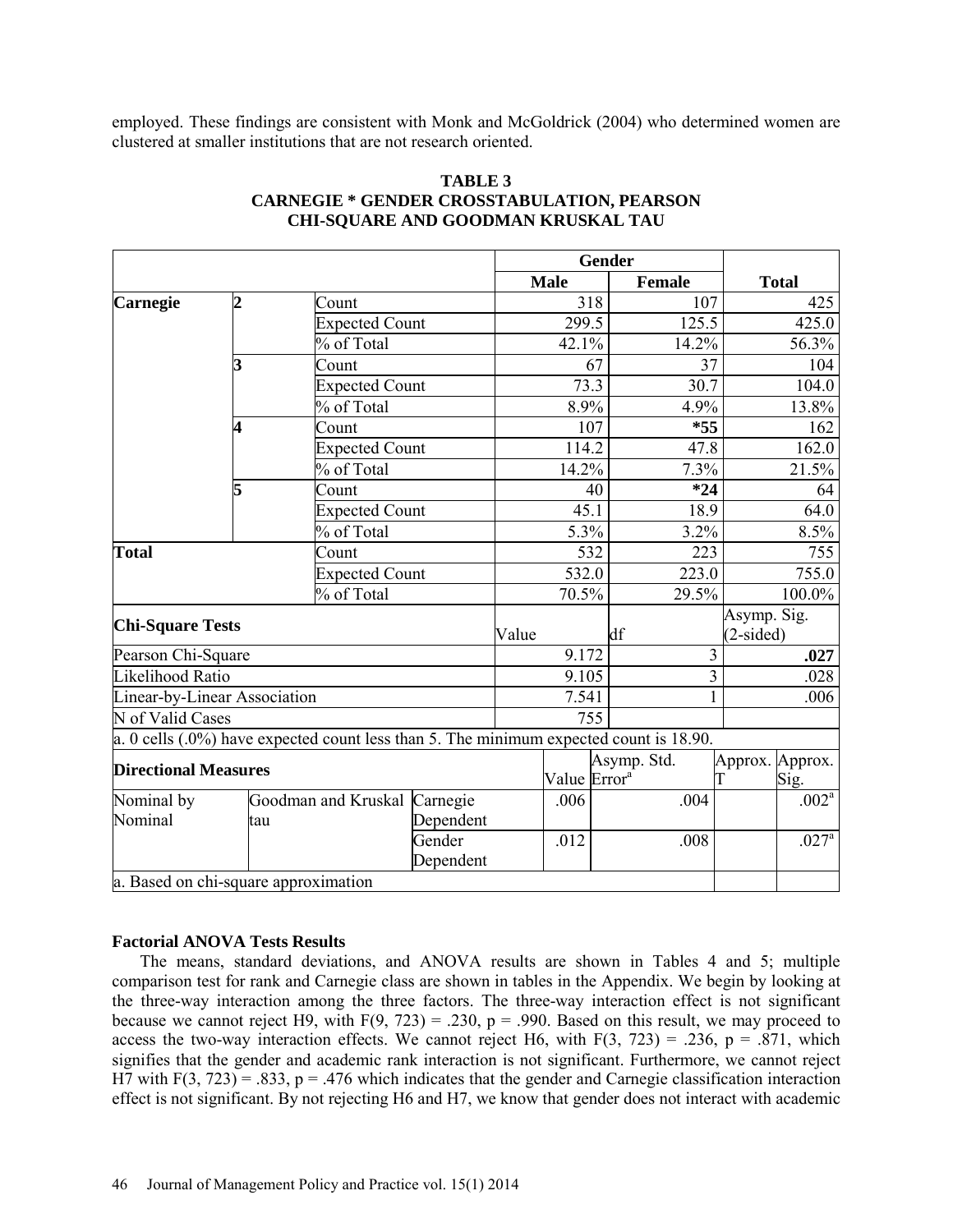rank and Carnegie classification. In other words, gender effect on salary, if any, does not depend on the levels of academic rank and Carnegie classification.

|                                        | <b>Dependent Variable: Salary</b> |                          | <b>Descriptive Statistics</b> |                       |                 |  |  |  |
|----------------------------------------|-----------------------------------|--------------------------|-------------------------------|-----------------------|-----------------|--|--|--|
| Rank                                   | Gender                            | Carnegie                 | Mean                          | <b>Std. Deviation</b> | ${\bf N}$       |  |  |  |
|                                        |                                   | $\overline{2}$           | 88631.57                      | 31301.680             | 42              |  |  |  |
| Instructor/Lecturer<br>Assistant Prof. |                                   | 3                        | 73957.00                      |                       | $\mathbf{1}$    |  |  |  |
|                                        | Male                              | $\overline{\mathcal{L}}$ | 56807.00                      | 10080.337             | $\overline{15}$ |  |  |  |
|                                        |                                   | 5                        | 65869.50                      | 31869.912             | 6               |  |  |  |
|                                        |                                   | Total                    | 78809.45                      | 30606.144             | 64              |  |  |  |
|                                        |                                   | 2                        | 82063.09                      | 26016.791             | $\overline{32}$ |  |  |  |
|                                        |                                   | $\overline{\mathbf{3}}$  | 57540.00                      |                       |                 |  |  |  |
|                                        | Female                            | 4                        | 62041.88                      | 15012.821             | $\overline{17}$ |  |  |  |
|                                        |                                   | 5                        | 54761.50                      | 15107.011             | $\overline{4}$  |  |  |  |
|                                        |                                   | Total                    | 73283.65                      | 24382.553             | $\overline{54}$ |  |  |  |
|                                        |                                   | $\overline{c}$           | 85791.15                      | 29128.502             | $74\,$          |  |  |  |
|                                        |                                   | $\overline{3}$           | 65748.50                      | 11608.572             | $\overline{2}$  |  |  |  |
|                                        | Total                             | 4                        | 59588.03                      | 13010.067             | 32              |  |  |  |
|                                        |                                   | 5                        | 61426.30                      | 25947.066             | $\overline{10}$ |  |  |  |
|                                        |                                   | Total                    | 76280.69                      | 27952.591             | 118             |  |  |  |
|                                        |                                   | $\overline{2}$           | 123641.22                     | 38171.668             | 73              |  |  |  |
|                                        |                                   | $\overline{\mathbf{3}}$  | 85124.09                      | 13679.279             | $\overline{23}$ |  |  |  |
|                                        | Male                              | 4                        | 89440.56                      | 14166.717             | $\overline{36}$ |  |  |  |
|                                        |                                   | 5                        | 82870.56                      | 3970.561              | 9               |  |  |  |
|                                        |                                   | Total                    | 106023.82                     | 34184.905             | 141             |  |  |  |
|                                        |                                   | $\overline{c}$           | 124008.66                     | 41570.002             | 44              |  |  |  |
|                                        |                                   | $\overline{\mathbf{3}}$  | 81711.18                      | 18347.635             | 17              |  |  |  |
|                                        | Female                            | 4                        | 103355.54                     | 21577.391             | 13              |  |  |  |
|                                        |                                   | 5                        | 80796.67                      | 4695.245              | 6               |  |  |  |
|                                        |                                   | Total                    | 108423.41                     | 37840.662             | 80              |  |  |  |
|                                        |                                   | $\overline{c}$           | 123779.40                     | 39306.487             | 117             |  |  |  |
|                                        |                                   | $\overline{\mathbf{3}}$  | 83673.60                      | 15702.955             | 40              |  |  |  |
|                                        | Total                             | $\overline{4}$           | 93132.29                      | 17356.972             | 49              |  |  |  |
|                                        |                                   | 5                        | 82041.00                      | 4241.236              | $\overline{15}$ |  |  |  |
|                                        |                                   | Total                    | 106892.45                     | 35484.972             | 221             |  |  |  |

## **TABLE 4 MEANS AND STD. DEVIATIONS WITH DEPENDENT VARIABLE: SALARY**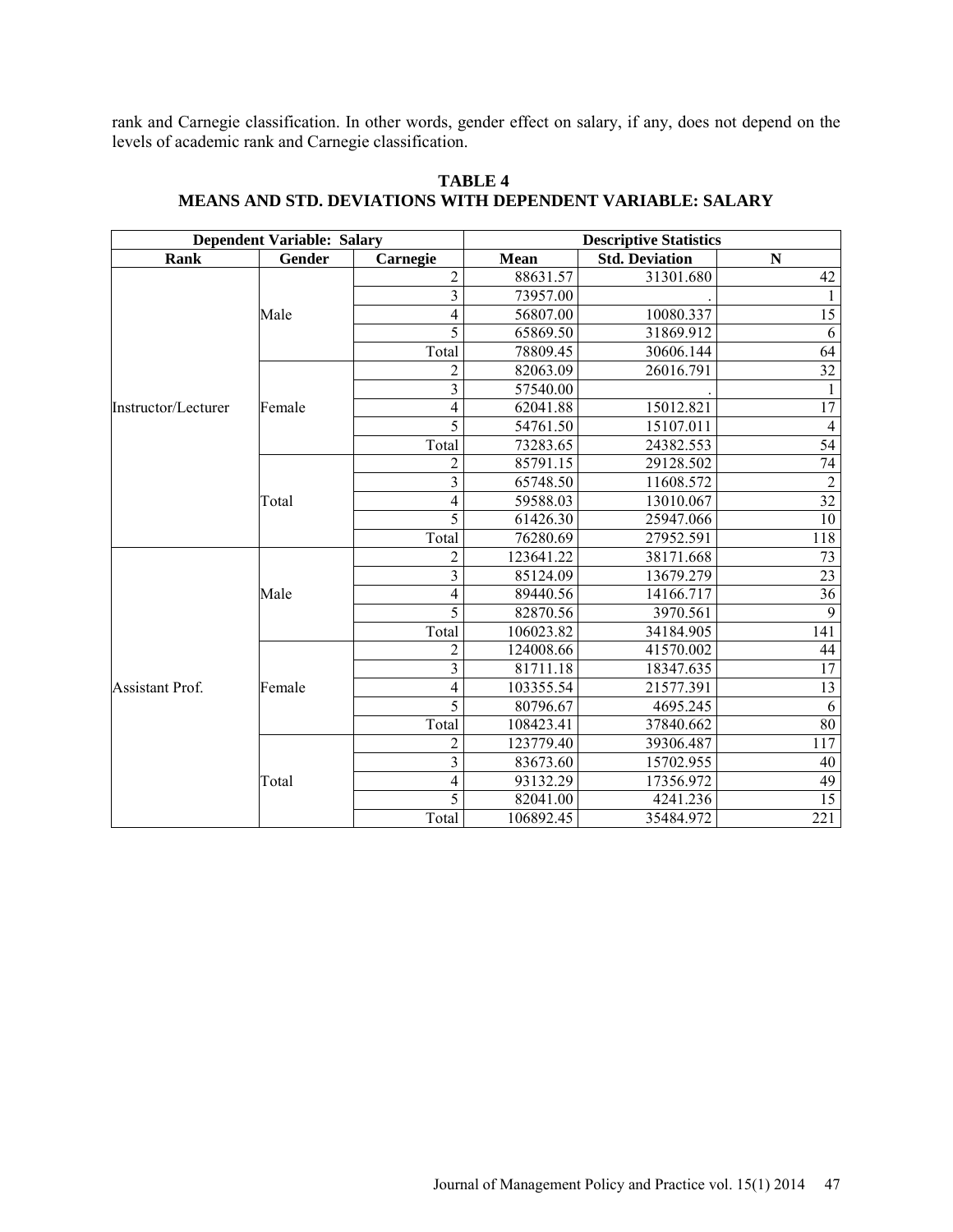|                 |        | $\overline{c}$           | 143704.68 | 45461.822 | 78              |
|-----------------|--------|--------------------------|-----------|-----------|-----------------|
|                 |        | 3                        | 94625.67  | 13017.620 | 18              |
|                 | Male   | 4                        | 91358.39  | 17926.847 | $\overline{31}$ |
|                 |        | 5                        | 90142.38  | 4958.569  | 13              |
|                 |        | Total                    | 120829.91 | 43605.555 | 140             |
|                 |        | 2                        | 125486.56 | 25239.368 | 16              |
|                 |        | 3                        | 95189.92  | 18591.120 | 13              |
| Associate Prof. | Female | 4                        | 93732.09  | 12850.761 | 11              |
|                 |        | 5                        | 89001.29  | 6666.110  | $\tau$          |
|                 |        | Total                    | 104240.77 | 24114.088 | 47              |
|                 |        | 2                        | 140603.72 | 43143.139 | 94              |
|                 |        | 3                        | 94862.29  | 15308.770 | $\overline{31}$ |
|                 | Total  | 4                        | 91980.07  | 16629.626 | 42              |
|                 |        | 5                        | 89743.00  | 5465.661  | 20              |
|                 |        | Total                    | 116660.45 | 40209.985 | 187             |
|                 |        | 2                        | 173693.64 | 62203.458 | 125             |
|                 |        | 3                        | 109770.24 | 14557.420 | 25              |
|                 | Male   | 4                        | 109083.16 | 24238.692 | 25              |
|                 |        | 5                        | 103776.58 | 8867.676  | $\overline{12}$ |
|                 |        | Total                    | 152023.31 | 60339.706 | 187             |
|                 |        | 2                        | 176196.67 | 42023.095 | 15              |
|                 |        | 3                        | 114287.50 | 21888.103 | 6               |
| Full Prof.      | Female | 4                        | 113622.71 | 23871.628 | 14              |
|                 |        | 5                        | 98073.43  | 8135.823  | $\overline{7}$  |
|                 |        | Total                    | 133473.98 | 43840.183 | $\overline{42}$ |
|                 |        | 2                        | 173961.82 | 60251.068 | 140             |
|                 |        | 3                        | 110644.55 | 15895.729 | 31              |
|                 | Total  | 4                        | 110712.74 | 23893.068 | 39              |
|                 |        | 5                        | 101675.42 | 8837.864  | 19              |
|                 |        | Total                    | 148621.25 | 58030.729 | 229             |
|                 |        | 2                        | 143613.22 | 57640.258 | 318             |
|                 |        | 3                        | 96706.40  | 17421.272 | 67              |
|                 | Male   | 4                        | 90010.79  | 23369.004 | 107             |
|                 |        | 5                        | 88955.55  | 17938.590 | 40              |
|                 |        | Total                    | 122815.24 | 52934.586 | 532             |
|                 |        | 2                        | 119001.26 | 45977.440 | 107             |
|                 |        | 3                        | 91076.32  | 22359.061 | 37              |
| Total           | Female | $\overline{\mathcal{A}}$ | 91274.64  | 27800.872 | 55              |
|                 |        | $\overline{5}$           | 83889.54  | 16812.286 | 24              |
|                 |        | Total                    | 103750.73 | 39086.885 | 223             |
|                 |        | $\overline{\mathbf{c}}$  | 137416.80 | 55918.016 | 425             |
|                 |        | $\overline{\mathbf{3}}$  | 94703.39  | 19404.736 | 104             |
|                 | Total  | 4                        | 90439.87  | 24882.544 | 162             |
|                 |        | 5                        | 87055.80  | 17564.354 | 64              |
|                 |        | Total                    | 117184.27 | 49989.106 | 755             |

## **TABLE 4 (CONTINUED) MEANS AND STD. DEVIATIONS WITH DEPENDENT VARIABLE: SALARY**

2= Research Universities-Very High Research activity, RU-VH & Research Universities-High Research Activity, RU-H

3= Doctoral Research Universities, DRU

4= Master's Colleges and Universities, Master's L

5= Baccalaureate Colleges-Diverse Fields, Bac-Diverse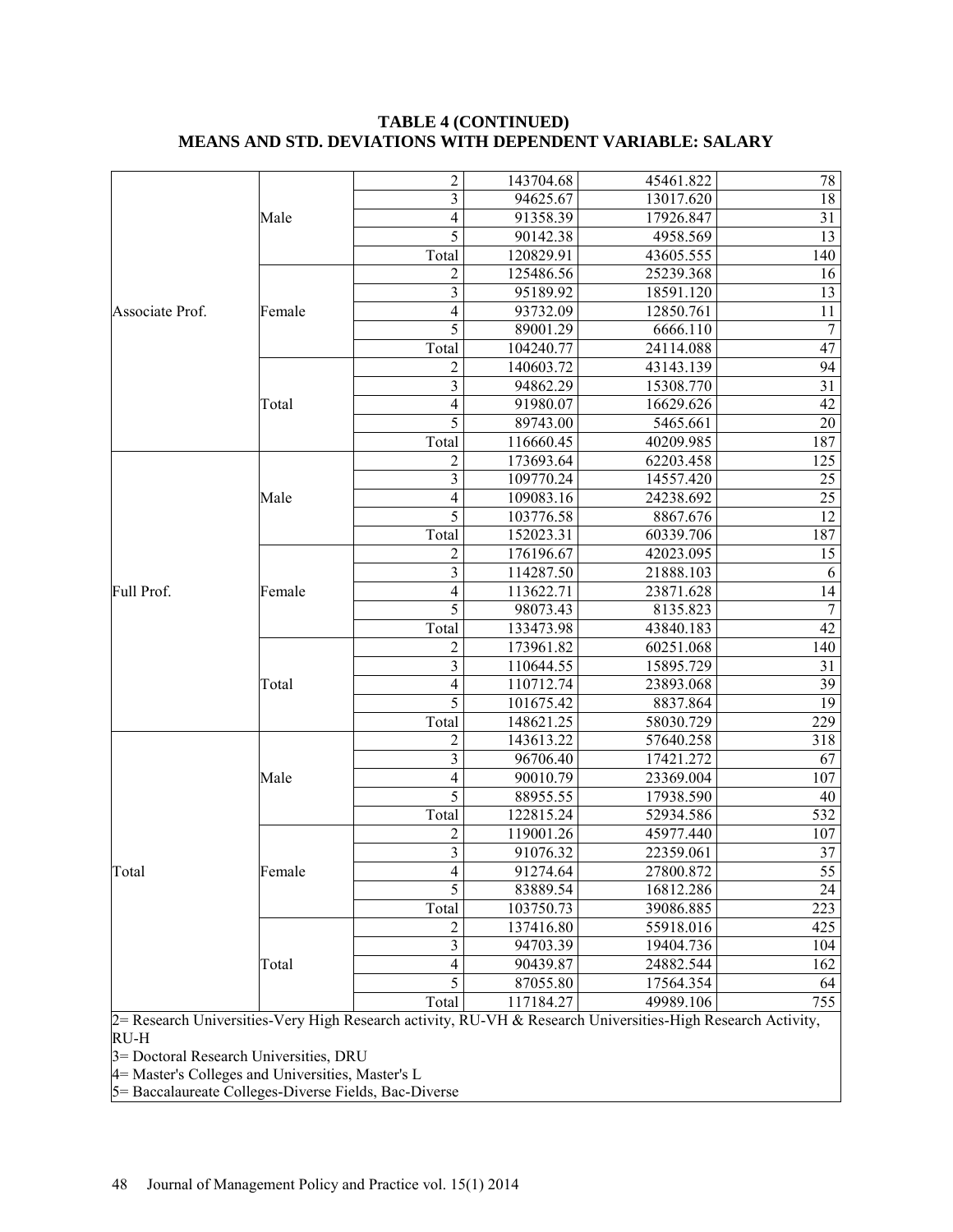It turns out that the gender main effect is not significant because hypothesis H3 cannot be rejected (p = .690). Although the mean salary of males appears higher than the mean salary of females, the statistical test shows that these mean salaries of males and females faculty do not differ significantly.

The interaction effect between faculty rank and Carnegie classification is significant because we have to reject H8 with  $F(9, 723) = 2.418$ ,  $p = 0.010$ . We can conclude that the effect of academic rank on salary depends on the level of Carnegie classification. In other words, the effect of academic rank on salary is not uniform across all levels of the Carnegie classification. Partial Eta Squared accounted for a small effect size; meaning Carnegie classification accounted for 2.9 percent of the variance in salaries when using the Cohen (1988) rule that  $.01 \sim$  small,  $.06 \sim$  medium and  $.14 \sim$  large.

We reject H4, with  $F(3, 723) = 20.433$ ,  $p = .000$ . This signifies that there is a very strong rank main effect. And the medium effect size accounted for 7.8 percent of the variance in salaries. Means for faculty salaries differ among the academic ranks of instructor/lecturer, assistant professor, associate professor, and full professor. Hypothesis H5 is also rejected, with  $F(3, 723) = 50.755$ ,  $p = 0.000$ . And the large effect size accounted for 17.4 percent of the variance in salaries. The Carnegie classification main effect is very strong. There are differences in mean faculty salaries among the four levels of the Carnegie Classification.

But, what does all this tell us about equity in pay for Texas business schools and dissatisfaction between male and female faculties?

#### **SUMMARY AND DISCUSSION**

In reviewing literature on salary as a hygiene factor among the faculty in business schools, we found several studies that indicate salary as one of the primary variables used to measure job satisfaction. However our literature review was not conclusive as to the magnitude that salary plays as motivator or de-motivator in relation to job satisfaction experienced by business faculty members based on their gender and rank.

Table 5 illustrates that an analysis of variance (ANOVA) with a 2x4x4 factorial design was used to test seven hypotheses on main effects and interaction effects. Only three of the seven hypotheses were rejected. The dependent variable was faculty salaries in business schools. The independent variables were gender, four levels of academic rank and four levels of Carnegie classification of institutions of higher learning. Previous studies have reported that business faculty salary for males is higher than for females; therefore, the Herzberg's motivation-hygiene theory would suggest that there will be more dissatisfaction among women than men.

Factors like salary, rank, and job security are extrinsic motivators and their presence is associated with lower levels of dissatisfaction, and when they are lacking dissatisfaction increases. When they are balanced there is less dissatisfaction. Our findings are inconsistent with other findings in the recent literature and more consistent with economics supply and demand theory. The data shows that females are not only earning equal pay to men, the salaries for women are higher in some cases. This study sheds new light on the erroneous belief that men are making an unreasonably higher salary compared to women. Thus, dissatisfaction among female business school faculties when salary is the gauge seems to reflect equality in this hygiene factor.

Women are not only earning equal pay to men in the 12 Texas business schools we compared but in one of the four Carnegie classifications women's salaries are (non-significantly) higher across all ranks. Our findings contradict the conception female business faculty are possibly more dissatisfied than male business faculty when salary is used to gauge dissatisfaction: Texas business schools are extremely hygienic when it comes to pay equity in gender. The best way to understand our findings is to review the profile plots for gender across ranks on the four Carnegie classifications that are illustrated in Figures 1 through 5. Plots are based on the estimated marginal means; therefore, the salary means may differ from those reported in Table 4.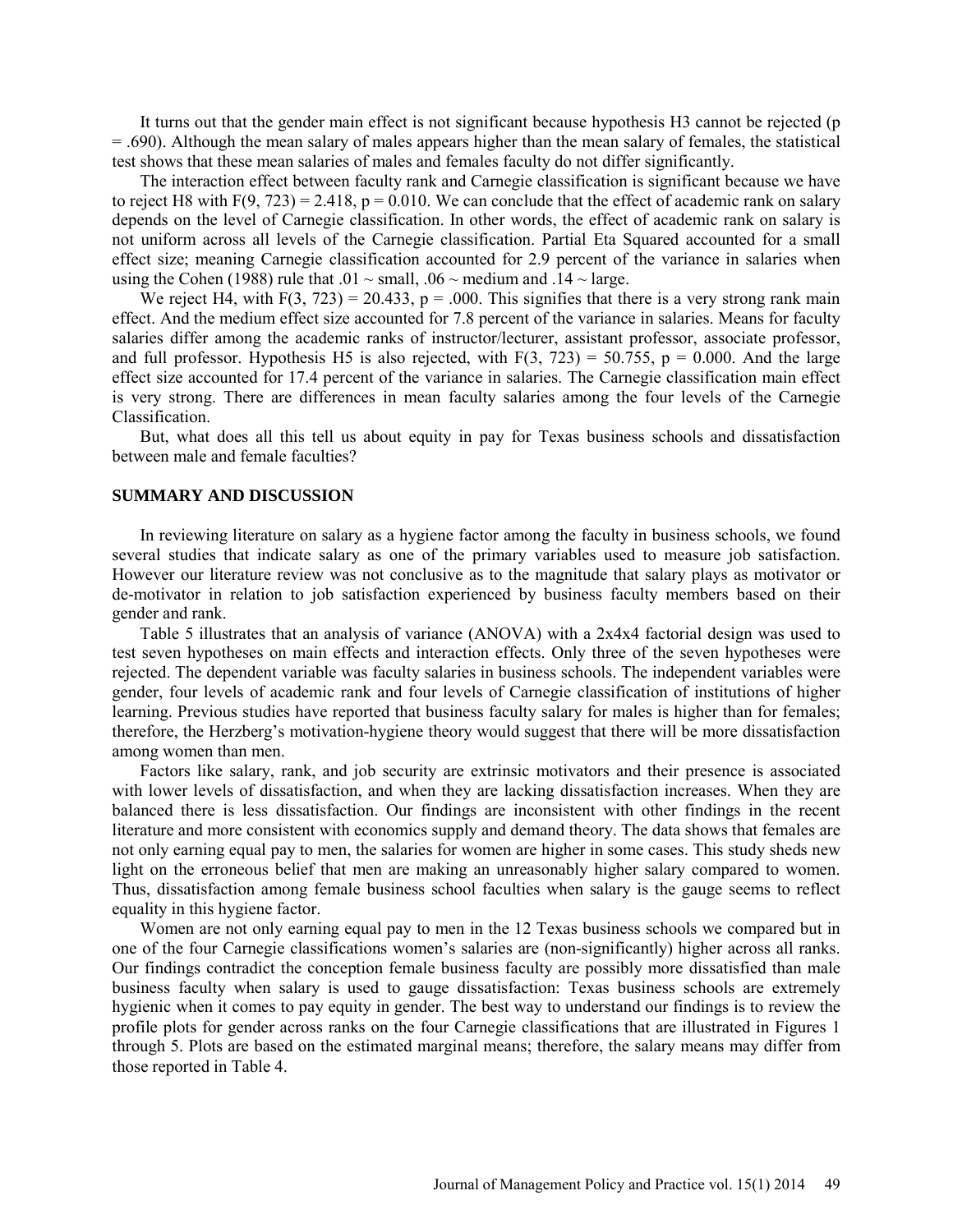| Dependent Variable: Salary |                                                 |     |             |          |       |                   |  |  |  |  |
|----------------------------|-------------------------------------------------|-----|-------------|----------|-------|-------------------|--|--|--|--|
| Source                     | Type III Sum of                                 | df  | Mean Square |          | Sig.  | Partial Eta       |  |  |  |  |
|                            | Squares                                         |     |             |          |       | Squared           |  |  |  |  |
| <b>Corrected Model</b>     | 888.320E9ª                                      | 31  | 28.656E9    | 20.804   | .000  | .471 <sup>a</sup> |  |  |  |  |
| Intercept                  | 2.291E9                                         |     | 2.291E9     | 1663.309 | .000  | .697              |  |  |  |  |
| Rank                       | 84.434E9                                        | 3   | 28.145E9    | 20.433   | .000  | .078              |  |  |  |  |
| Gender                     | .219E9                                          |     | .219E9      | .159     | .690  | .000              |  |  |  |  |
| Carnegie                   | 209.729E9                                       | 3   | 69.910E9    | 50.755   | .000. | .174              |  |  |  |  |
| Rank * Gender              | .977E9                                          | 3   | .326E9      | .236     | .871  | .001              |  |  |  |  |
| <b>Rank * Carnegie</b>     | 29.975E9                                        | 9   | 3.331E9     | 2.418    | .010  | .029              |  |  |  |  |
| Gender * Carnegie          | 3.443E9                                         | 3   | 1.148E9     | .833     | .476  | .003              |  |  |  |  |
| Rank * Gender *            | 2.857E9                                         | 9   | .317E9      | .230     | .990  | .003              |  |  |  |  |
| Carnegie                   |                                                 |     |             |          |       |                   |  |  |  |  |
| Error                      | 995.858E9                                       | 723 | 1.377E9     |          |       |                   |  |  |  |  |
| Total                      | 12.252E9                                        | 755 |             |          |       |                   |  |  |  |  |
| Corrected Total            | 1.884E9                                         | 754 |             |          |       |                   |  |  |  |  |
|                            | a. R Squared = .471 (Adjusted R Squared = .449) |     |             |          |       |                   |  |  |  |  |

**TABLE 5 UNIVARIATE ANALYSIS OF VARIANCE WITH DEPENDENT VARIABLE: SALARY**

Figure 1 illustrates the highest possible Carnegie classification: *Research Universities-High and Very High Research Activity.* Figure 2 illustrates the third highest Carnegie classification: *Doctoral Research Universities*. Figure 3 illustrates the fourth level: *Master's Colleges and Universities*. Figure 4 illustrates the fifth level: *Baccalaureate Colleges-Diverse Fields*. Figure 5 illustrated the ranks compared against the combination of all four of the Carnegie classifications used in this study.

Figure 1 illustrates that at *Research Universities-High and Very High Research Activity* salary means for male instructor/lecturer, assistant, associate and full professors class are \$88,631, \$123,631, \$143,704, and \$173,693, respectively. The salary means for females are \$82,063, \$124,009, \$125,486 and \$176,197, respectively. Therefore, males earn more at the rank of instructor/lecturer and associate professor but females earn slightly more at the rank of assistant and full professor.

Figure 3 illustrates that women across the ranks are earning higher salaries than men at the *Master's Colleges and Universities* level. Males at the ranks of instructor/lecturer, assistant, associate and full professors have salary means of \$56,807, \$89,440, \$91,358, and \$109,083, respectively. While females at this level have salary means of \$62,041, \$103,355, \$93,732, and \$113,622, respectively. Therefore, at this Carnegie class of institution, females earn more than males across all ranks.

The good news is that men and women are equal in salaries in the 12 Texas business schools we compared. This is good news for the chief financial officers at these institutions of higher learning who are required by Sarbanes Oxley to certify the financial reports of their respective institutions (Bell, 2007). It is good news that can be delivered through downward, upward and horizontal managerial communications whose goal is to achieve results (Bell & Martin, 2008). Not only does the EEO laws require equal pay for equal work, administrators can now use the findings of this study as further proof equity is a reality in the 12 Texas business schools examined in this study.

Therefore, we surmise that, males and females do not differ in the magnitudes of their dissatisfaction, when salary is used as a gauge to measure dissatisfaction, measured across all ranks and across the four Carnegie classifications. At the Carnegie classified "Master's Colleges and Universities" women, although not significantly so, earn more than men across all ranks. Texas female business school faculty, therefore, are smashing the glass ceiling.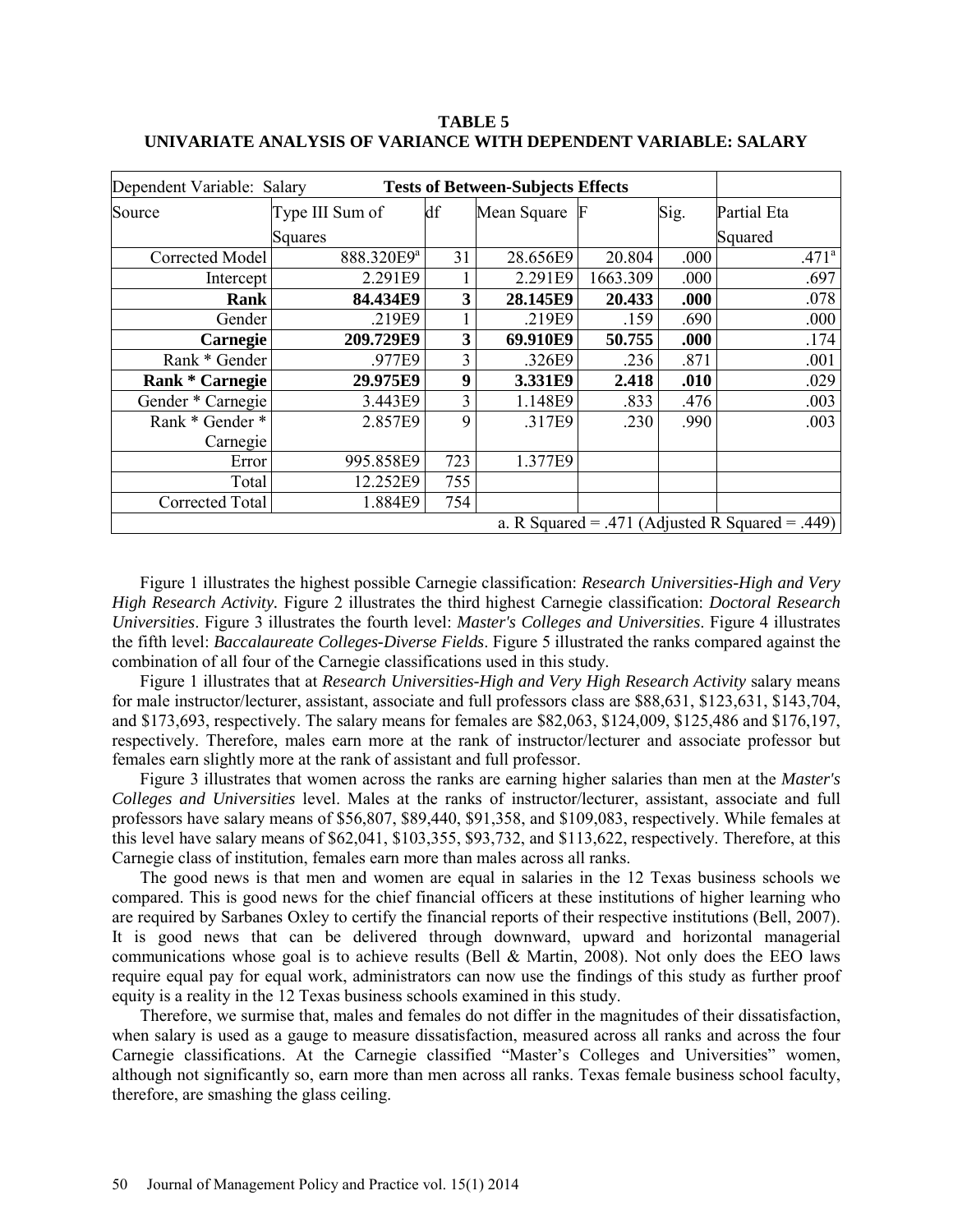#### **FIGURE 1 RANK \* GENDER \* CARNEGIE: RESEARCH UNIVERSITIES-HIGH AND VERY HIGH RESEARCH ACTIVITY**



**FIGURE 2 RANK \* GENDER \* CARNEGIE: DOCTORAL RESEARCH UNIVERSITIES**



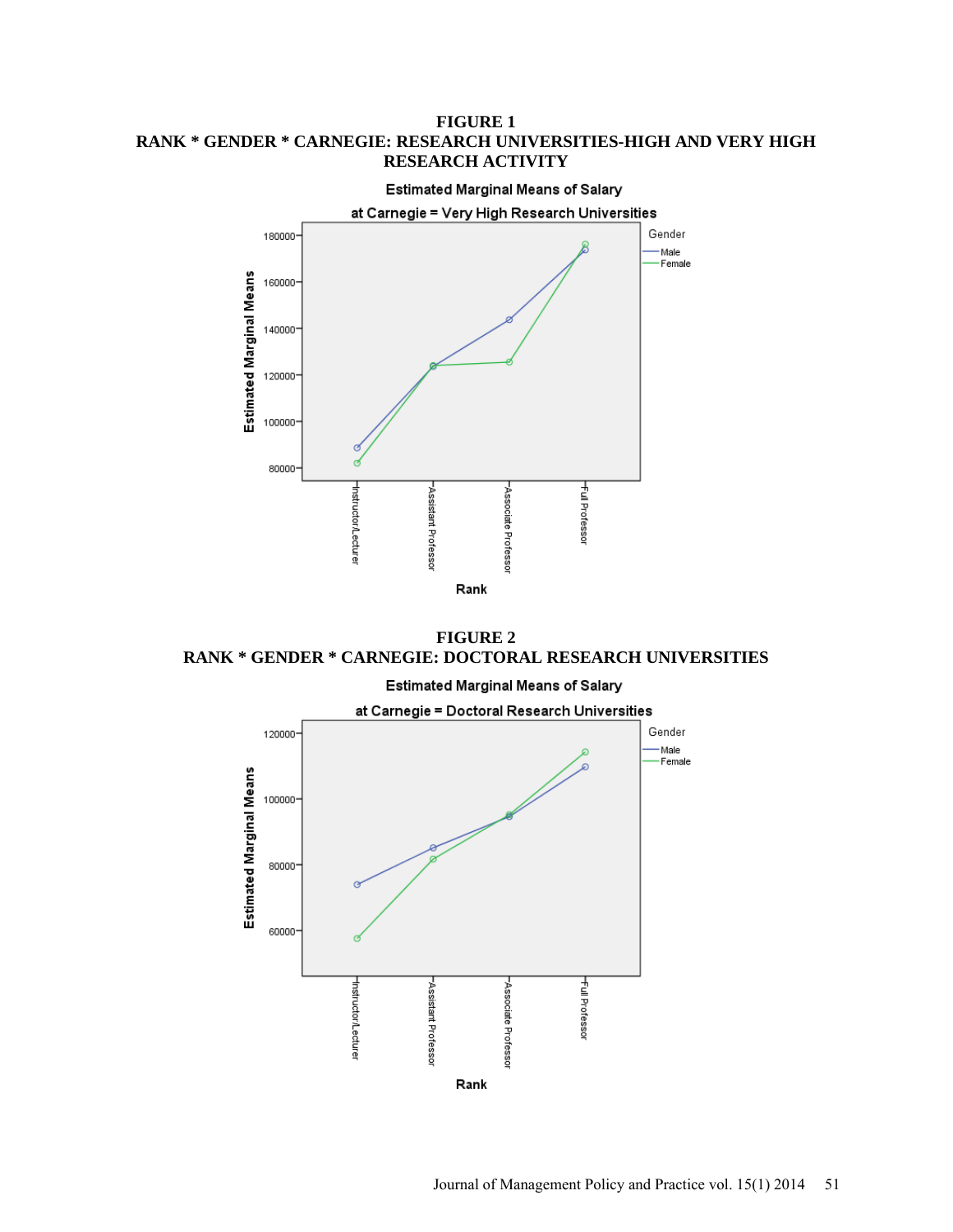**FIGURE 3 RANK \* GENDER \* CARNEGIE: MASTER'S COLLEGES AND UNIVERSITIES**



**FIGURE 4 RANK \* GENDER \* CARNEGIE: BACCALAUREATE COLLEGES-DIVERSE FIELDS**

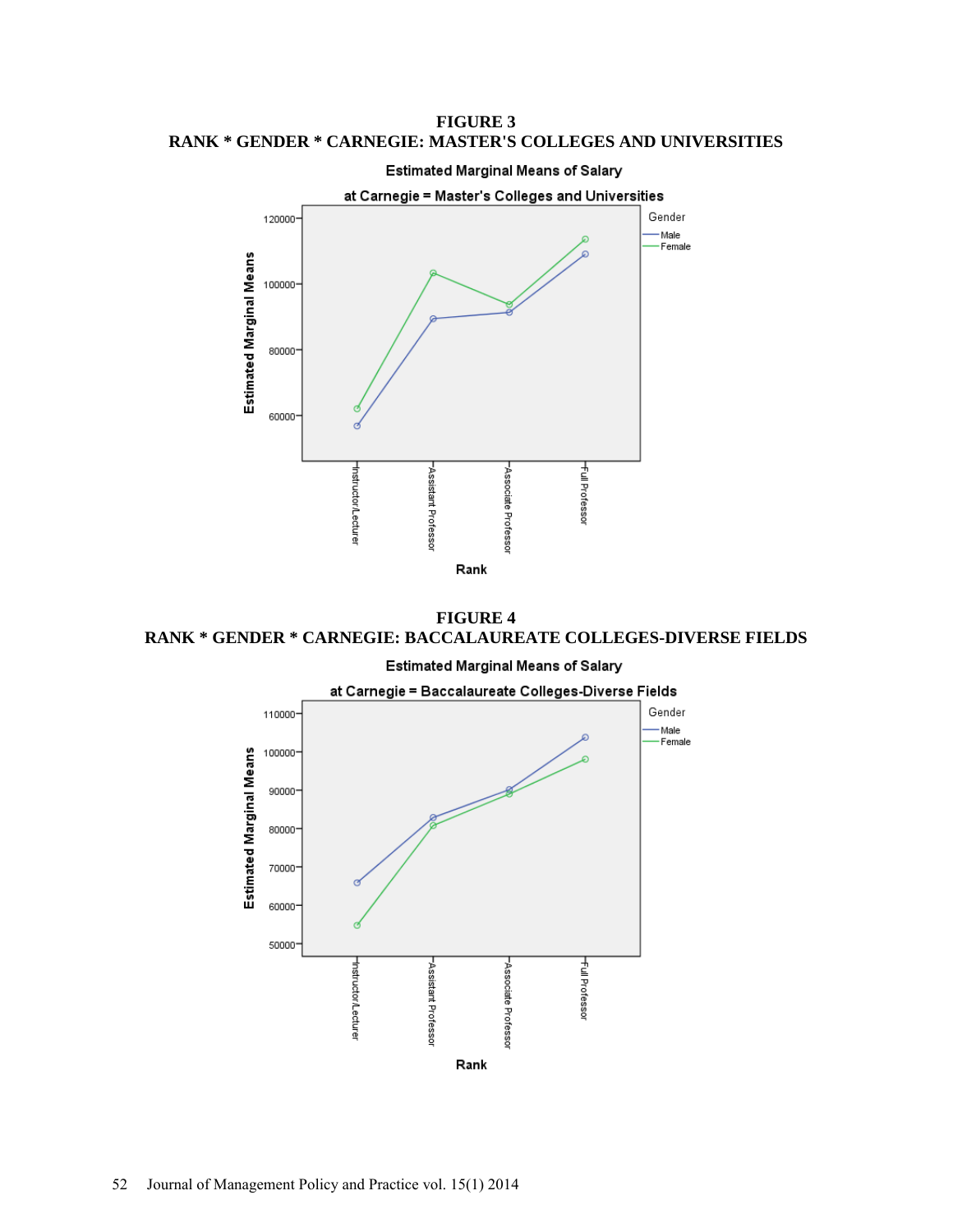

**FIGURE 5 RANK \* GENDER \* ALL THE CARNEGIE CLASSIFICATIONS COMBINED**

#### **REFERENCES**

- Adams, J. S. (1963). Toward an understanding of inequity. *Journal of Abnormal Social Psychology, 67*, 422-436.
- Balkin, D. B., & Gomez-Mejia, L. R. (2002). *Business & Economics.* New York: McGraw-Hill/Irwin.
- Bell, R. L. (2007). The manager's role in financial reporting: A risk consultant's perspective. *Business Communication Quarterly, 70* (2), 222-226.
- Bell, R. L. (2011, May). Addressing employees' feelings of inequity: Capitalizing on equity theory in modern management. *Supervision, 72* (5), 3-6.
- Bell, R. L., & Martin, J. S. (2008). The promise of managerial communication as a field of research. *International Journal of Business and Public Administration, 5* (2), 125-142.
- Bell, R. L., & Martin, J. S. (2012). The relevance of scientific management and equity theory in everyday managerial communication situations. *Journal of Management Policy and Practice, 13* (3), 106- 115.
- Bell, R. L., Meier, R. J., & Guyot, W. (2013, April). A factorial analysis of gender and rank on business school faculty's salaries as a gauge for dissatisfaction. In *Fifth Annual General Business Conference,* 33-46.
- Bell, R. L., & Joyce, M. (2011). Comparing business faculty's salaries by rank and gender: Does AACSB accreditation really make a difference? *Academy of Educational Leadership Journal, 15*(2), 19- 40.
- Bender, K. A., & Heywood, J. (2006). Job satisfaction of the highly educated: The role of gender, academic tenure, and earnings, *Scottish Journal of Political Economy, 53,* 253-279.
- Bowen, R. (2005). From the general secretary-gender inequity. *Academe*, *91*(2), 128-128.
- Brink, K. E., & Smith, C. A. (2012). A comparison of AACSB, ACBSP, and IACBE accredited U.S. business programs: An institutional resource perspective. *Business Education & Accreditation, 4*(2), 1-15.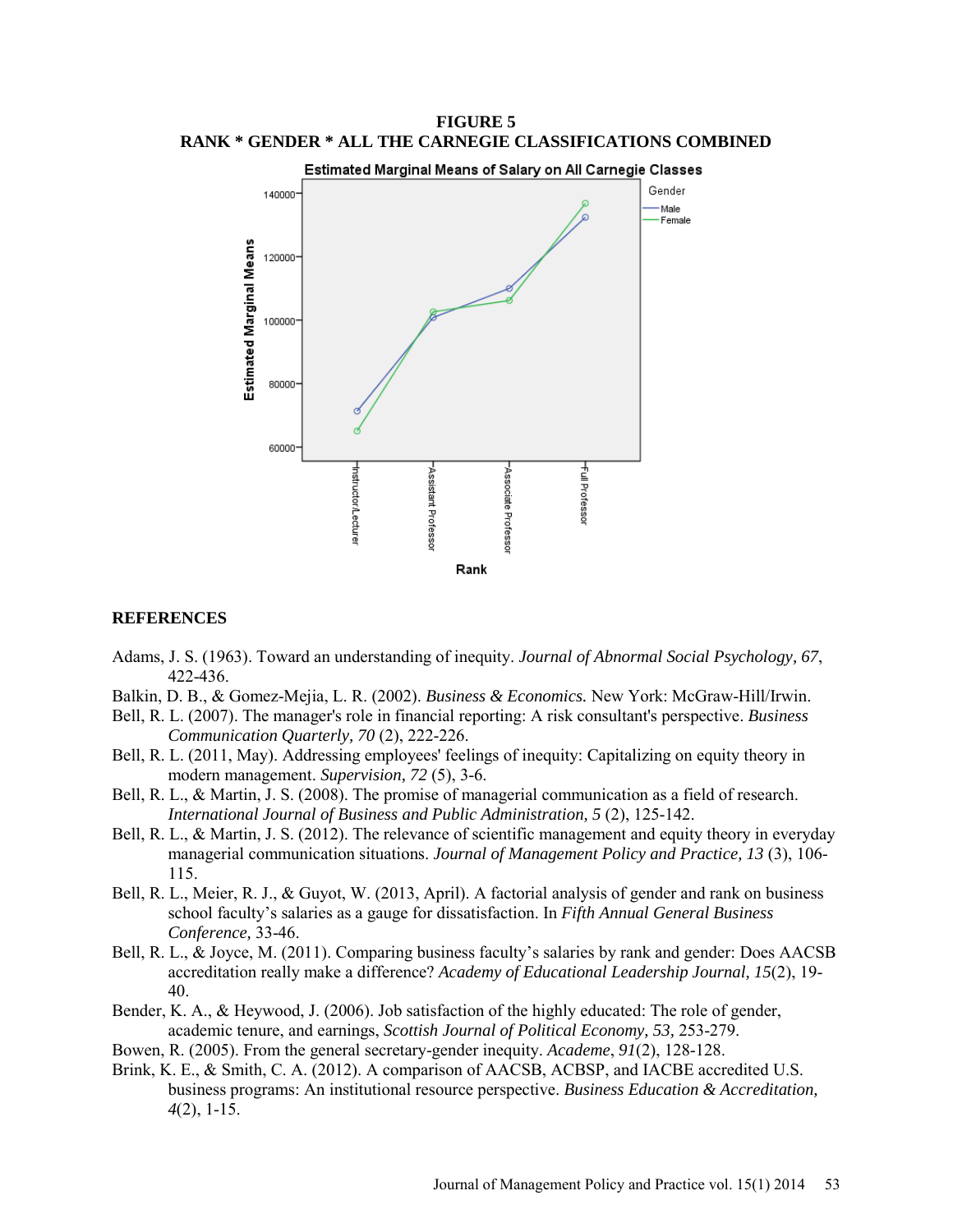- Burke, K., Duncan, K., Krall, L., & Spencer, D. (2005). Gender differences in faculty pay and faculty salary compression. *Social Science Journal, 42*(2), 165-181.
- Chandra, A., Cooper, W. D., Cornick, M. F., & Malone, C. F. (2011). A study of motivational factors for accounting educators: What are their concerns?. *Higher Education Journal*, 19-36.
- Cohen J. (1988). *Statistical power analysis for the behavioral sciences, 2/e.* Hillsdale, NJ: Lawrence Erlbaum.
- Comm, C. L., & Mathaisel, D. F. X. (2003). A case study of the implications of faculty workload and compensation for improving academic quality. *The International Journal of Educational Management, 17*(4/5), 200-210.
- Connolly, K. (2007). *Institutional commitment and job satisfaction: An investigation of retained faculty at public, four year institutions.* Dissertation.
- Dickens, D. (2011). *Measuring adjunct instructor job satisfaction by using Hertzberg's Motivation-Hygiene Theory.* Dissertation.
- Fairweather, J. S. (2005). Beyond the rhetoric: Trends in the relative value of teaching and research in faculty salaries. *The Journal of Higher Education, 76*(4), 401-422.
- Gara, K. L. (1997). *Job satisfaction of business college faculty*. Dissertation.
- Goltz, S. (2005). Women's appeals for equity at American universities. *Human Relations, 58*(6), 763-797.
- Goodman, L. A., &. Kruskal, W. H. (1972). Measures for association for cross-classification, I, II, III and IV. *Journal of the American Statistical Association, 67*, 415-421.
- Hammer, E. R. (1993). On the relationship between rank/occupational sorting and pay variation by sex: Some notes on the question of marital status influence. *The Mid - Atlantic Journal of Business, 29*(3), 283-301.
- Hampton, M., Oyster, C., Pena, L., Rodgers, P., & Tillman, J. (2000). Gender inequity in faculty pay. *Compensation & Benefits Review*, *32*(6), 54-59.
- Hashemi, A. S., (1985). *An Investigation of Job Satisfaction among Faculty Members of a Large Multi-Purpose University in the Dallas-Fort Worth Metroplex (Texas).* Dissertation.
- Herzberg, F. (1964, January-February). The motivation-hygiene concept and problems of manpower. *Personnel Administration, 27*, 3-7.
- Herzberg, F., Mausner, B., & Snyderman, B. B. (1959). *The motivation to work.* New York: John Wiley.
- Hsieh, C. W., & Winslow, E. (2006). Gender representation in the federal workforce a comparison among groups. *Review of Public Personnel Administration*, *26*(3), 276-295.
- Hurtado, S., & DeAngelo, L. (2009). Keeping senior women at your college. *Academe, 95*(5), 18-20.
- Johnsrud, L. K., & Heck, R. H. (1994). A university's faculty: Predicting those who will stay and those who leave. *Journal for Higher Education Management, 19,* 71-84.
- Maxwell, S. E., & Delaney, H.D. (2004). *Designing experiments and analyzing data, 2/e*. USA: Lawrence Erlbaum Associates.
- Melguizo, T., & Strober, M. (2007). Faculty salaries and the maximization of prestige. *Research in Higher Education, 48*(6), 633-668.
- Monks, J., & McGoldrick, K. (2004). Gender earnings differentials among college administrators. *Industrial Relations, 43*(4), 742-758.
- Neithardt, L. A. (2007). Gender inequities persist on U.S. campuses. *Academe*, *93*(1), 18.
- Olanrewaju, L. (2002). *Job Satisfaction of the Business Faculty in the Virginia Community College*  **System: An Examination of Herzberg's Motivation-Hygiene Theory, Dissertation.**
- Renzulli, L. A., Grant, L., & Kathuria, S. (2006). Race, gender, and the wage gap: Comparing faculty salaries in predominately white and historically black colleges and universities. *Gender & Society, 20*(4), 491-510.
- Seifert, T. A., & Umbach, P. D. (2008). The effects of faculty demographic characteristics and disciplinary context on dimensions of job satisfaction. *Research in Higher Education, 49*, 357- 381.
- Smart, J. C. (1990). A causal model of faculty turnover intentions. *Research in Higher Education, 31,* 405-424.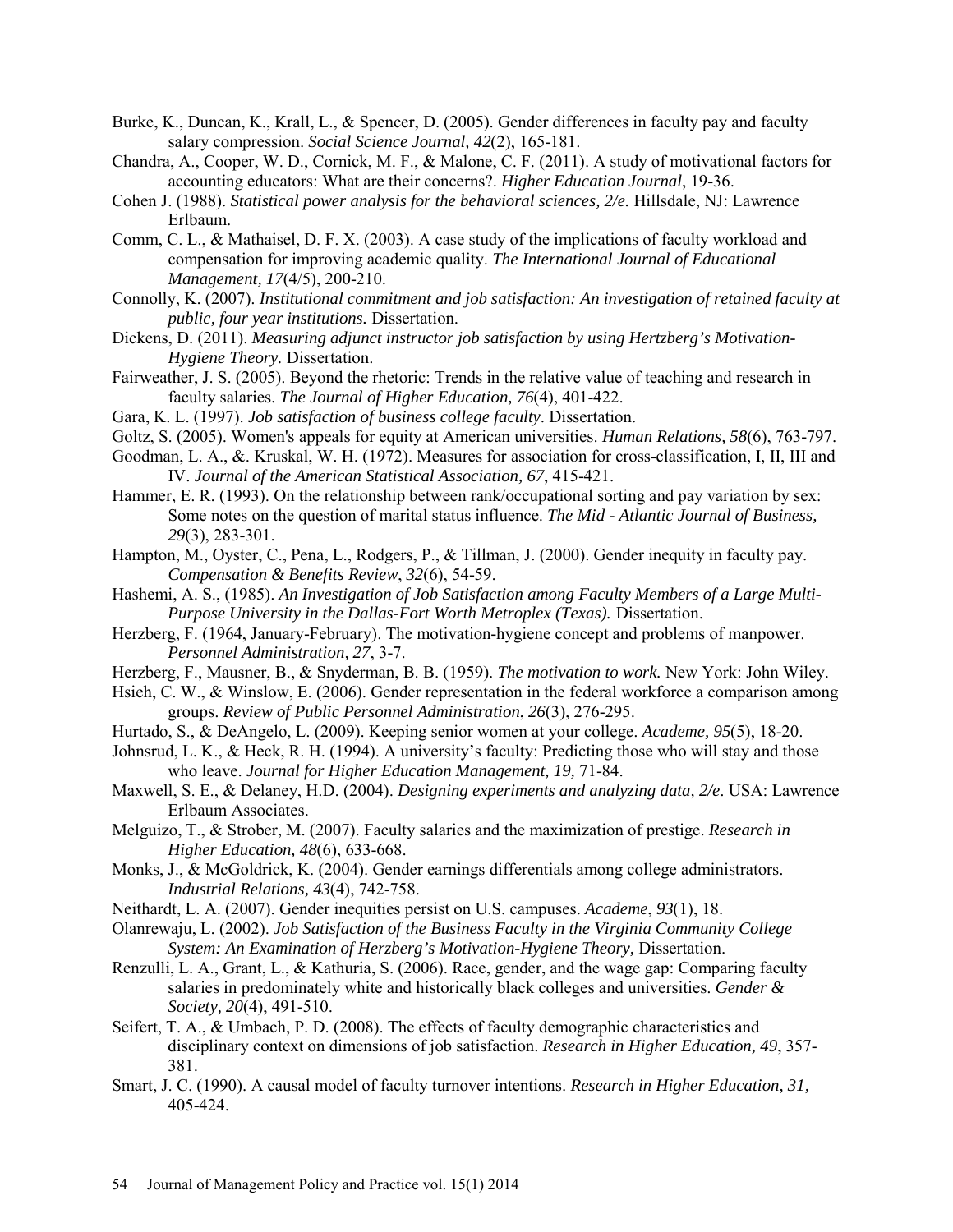- Terpstra, D. E., & Honoree, A. L. (2004). Job satisfaction and pay satisfaction levels of university faculty by discipline type and by geographic region. *Education, 124*(3), 528-539.
- Tolman, E. C. (1932). *The purposive behavior in animals and men.* London England: Century/Random House UK.
- Tombari, H. A. (1980). Determinants of equity of rewards for supervisors. *Public Personnel Management, 9*(1), 25-30.
- Toutkoushian, R. K., Bellas, M. L., & Moore, J. V. (2007). The interaction effects of gender, race, and marital status on faculty salaries. *Journal of Higher Education*, 572-601.
- Travis, C., Gross, L., & Johnson, B. (2009). Tracking the gender pay gap: A case study. *Psychology of Women Quarterly, 33*(4), 410-418.
- Umbach, P. (2007). Gender equity in the academic labor market: an analysis of academic disciplines. *Research in Higher Education, 48*(2), 169-192.
- Vroom, V. H. (1964). *Work and motivation*. New York: Wiley.
- Weiler, W. C. (1985). Why do faculty members leave the university? *Research in Higher Education, 23*, 270-277.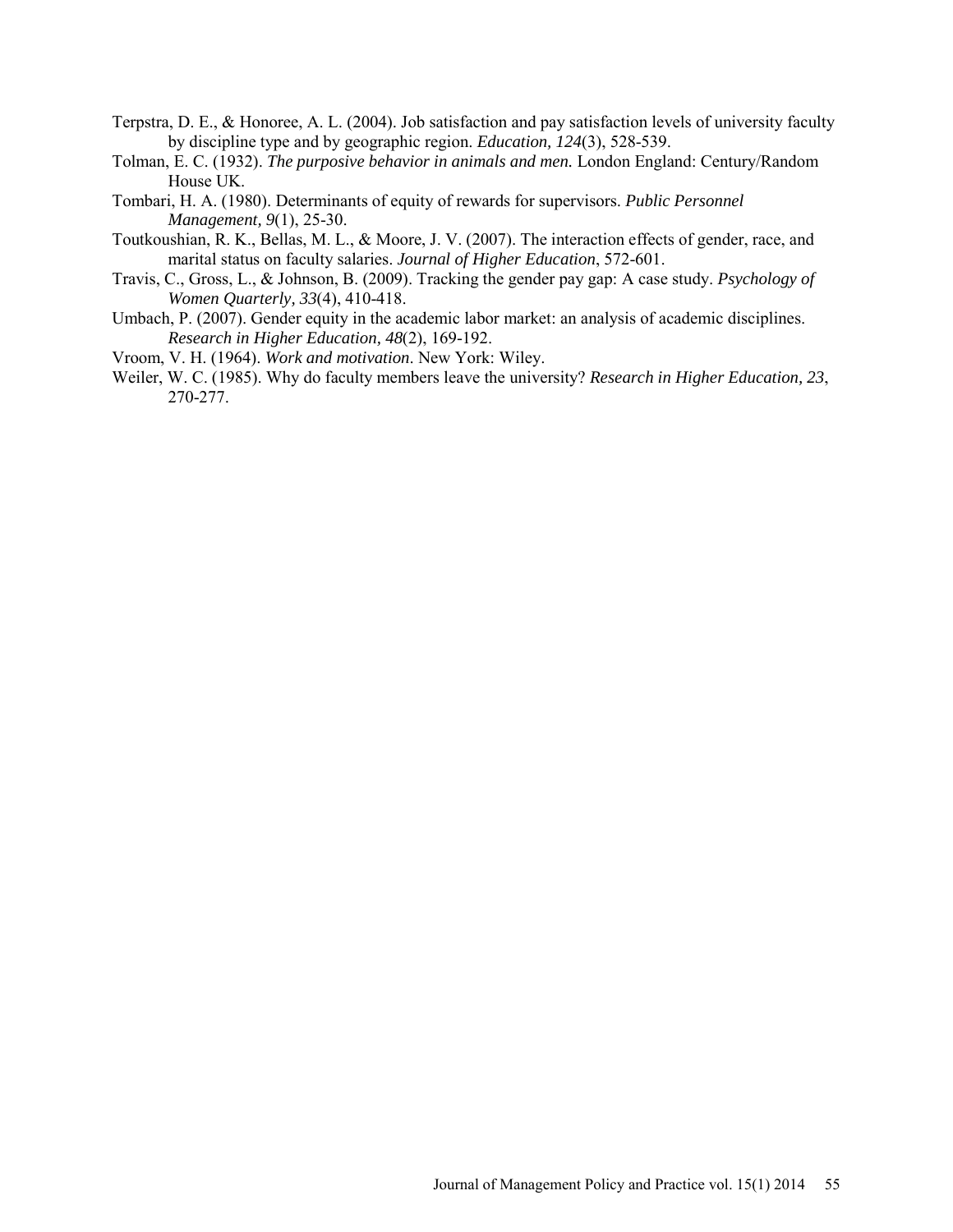## **APPENDIX**

## **Estimated Marginal Means**

## **1. Rank**

| <b>Estimates</b>            |                                                                                                               |            |                       |                                     |                          |                                               |                    |                                    |     |  |
|-----------------------------|---------------------------------------------------------------------------------------------------------------|------------|-----------------------|-------------------------------------|--------------------------|-----------------------------------------------|--------------------|------------------------------------|-----|--|
|                             | Dependent Variable: Salary                                                                                    |            |                       |                                     |                          |                                               |                    |                                    |     |  |
| Rank                        | Mean                                                                                                          | Std. Error |                       | 95% Confidence Interval             |                          |                                               |                    |                                    |     |  |
|                             |                                                                                                               |            |                       |                                     | Lower Bound              |                                               | <b>Upper Bound</b> |                                    |     |  |
|                             | 67708.943                                                                                                     | 7476.419   |                       | 53030.860                           |                          |                                               | 82387.027          |                                    |     |  |
| $\overline{c}$              | 96368.557                                                                                                     | 3349.226   |                       | 89793.188                           |                          |                                               | 102943.926         |                                    |     |  |
| $\overline{3}$              | 102905.123                                                                                                    | 3442.829   |                       | 96145.987                           |                          |                                               | 109664.258         |                                    |     |  |
|                             | 124812.992                                                                                                    | 3649.793   |                       | 117647.534                          |                          |                                               | 131978.449         |                                    |     |  |
| <b>Pairwise Comparisons</b> |                                                                                                               |            |                       |                                     |                          |                                               |                    |                                    |     |  |
|                             | Dependent Variable: Salary                                                                                    |            |                       |                                     |                          |                                               |                    |                                    |     |  |
| (I) Rank                    | Mean<br>$(J)$ Rank<br>$(I-J)$                                                                                 |            | Difference Std. Error | $\overline{\text{Sig.}}^{\text{b}}$ |                          | 95%<br>Difference <sup>b</sup><br>Lower Bound | Confidence         | Interval                           | for |  |
|                             | -28659.614 $^{\degree}$<br>2                                                                                  |            | 8192.323              | .000                                |                          | -44743.196                                    |                    | <b>Upper Bound</b><br>$-12576.031$ |     |  |
| 1                           | -35196.179 $^*$                                                                                               |            | 8231.034              | .000                                |                          | $-51355.760$                                  |                    | -19036.598                         |     |  |
|                             | $-57104.048$ <sup>*</sup>                                                                                     |            | 8319.725              | .000                                |                          | -73437.753                                    |                    | -40770.343                         |     |  |
|                             | 28659.614 $^{\ast}$                                                                                           |            | 8192.323              | .000                                |                          | 12576.031                                     |                    | 44743.196                          |     |  |
|                             | -6536.565                                                                                                     |            | 4803.164              |                                     | 174                      |                                               |                    | 2893.249                           |     |  |
| $\overline{c}$              | -28444.434 $^\ast$                                                                                            |            | 4953.615              | .000                                | -15966.379<br>-38169.621 |                                               |                    | $-18719.248$                       |     |  |
|                             | 35196.179 $^*$                                                                                                |            | 8231.034              | .000                                |                          | 19036.598                                     |                    | 51355.760                          |     |  |
| 3                           | 6536.565                                                                                                      |            | 4803.164              | .174                                |                          | -2893.249                                     |                    | 15966.379                          |     |  |
|                             | -21907.869 <sup>*</sup>                                                                                       |            | 5017.376              | .000                                |                          | -31758.234                                    |                    | $-12057.504$                       |     |  |
|                             | 57104.048                                                                                                     |            | 8319.725              | .000                                |                          | 40770.343                                     |                    | 73437.753                          |     |  |
| 4                           | 28444.434 $^{\degree}$                                                                                        |            | 4953.615              |                                     |                          | 18719.248                                     |                    | 38169.621                          |     |  |
|                             | 21907.869                                                                                                     |            | 5017.376              | .000<br>.000                        |                          | 12057.504                                     |                    | 31758.234                          |     |  |
|                             | Based on estimated marginal means                                                                             |            |                       |                                     |                          |                                               |                    |                                    |     |  |
|                             | *. The mean difference is significant at the .05 level.                                                       |            |                       |                                     |                          |                                               |                    |                                    |     |  |
|                             | b. Adjustment for multiple comparisons: Least Significant Difference (equivalent to no adjustments).          |            |                       |                                     |                          |                                               |                    |                                    |     |  |
| <b>Univariate Tests</b>     |                                                                                                               |            |                       |                                     |                          |                                               |                    |                                    |     |  |
|                             | Dependent Variable: Salary                                                                                    |            |                       |                                     |                          |                                               |                    |                                    |     |  |
|                             | Sum of Squares                                                                                                | df         | Mean Square           |                                     | F                        | Sig.                                          |                    | Partial<br>Squared                 | Eta |  |
| Contrast                    | 84433896715.594                                                                                               | 3          | 28144632238.531       |                                     | 20.433                   | .000                                          |                    | .078                               |     |  |
| Error                       | 995857985581.279                                                                                              | 723        | 1377396937.180        |                                     |                          |                                               |                    |                                    |     |  |
|                             | The F tests the effect of Rank. This test is based on the linearly independent pairwise comparisons among the |            |                       |                                     |                          |                                               |                    |                                    |     |  |
|                             | estimated marginal means.                                                                                     |            |                       |                                     |                          |                                               |                    |                                    |     |  |